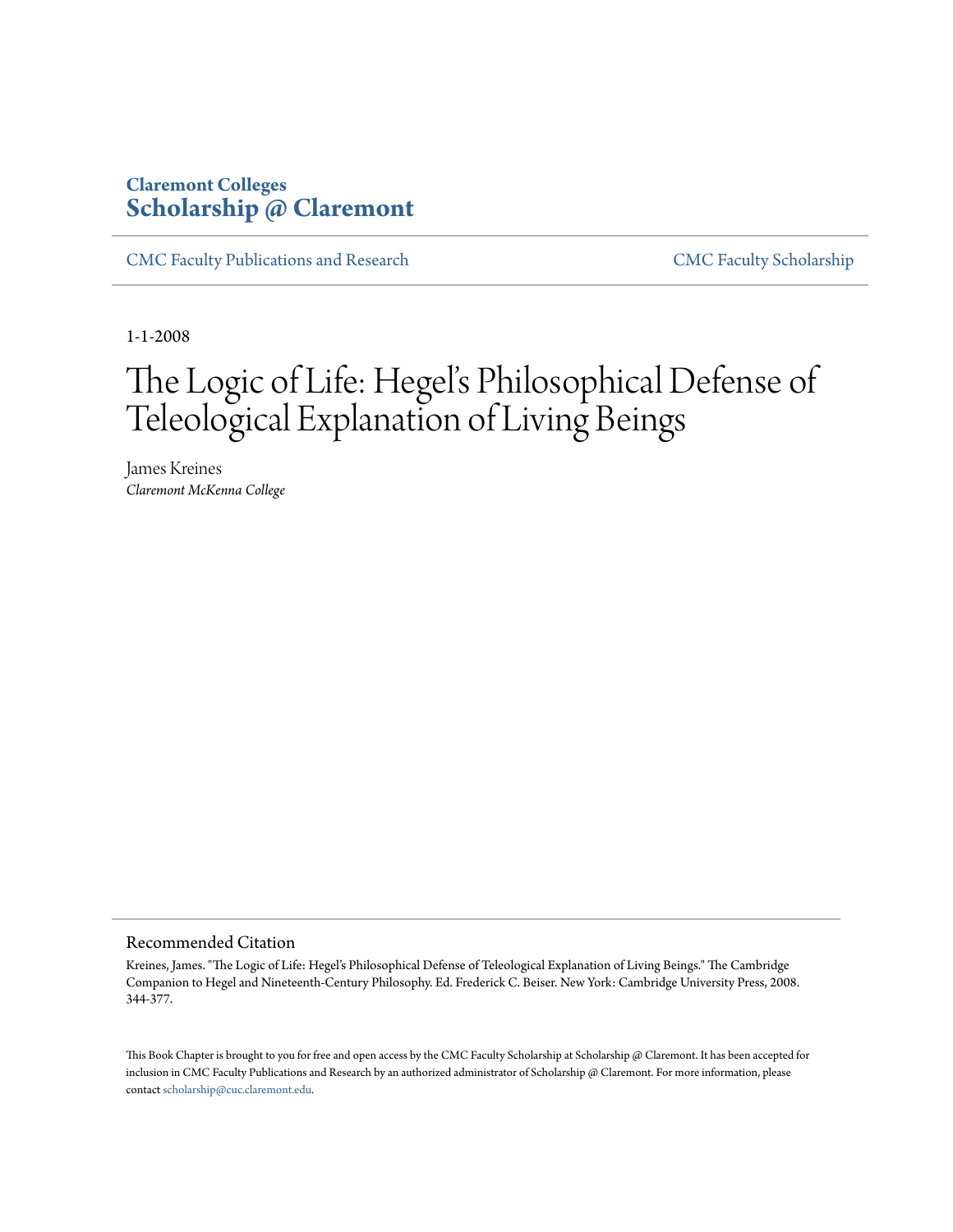**Au: James on Table of Contents? Which do you prefer?**

# 13 The Logic of Life: Hegel's Philosophical Defense of Teleological Explanation of Living Beings

I prefer "James"

Hegel accords great philosophical importance to Kant's discussions of teleology and biology in the *Critique of the Power of Judgment*, and yet also disagrees with Kant's central conclusions there.<sup>1</sup> More specifically, Kant argues for a generally skeptical view of teleological explanation

<sup>1</sup> *In citing works, the following abbreviations have been used:*

|                                             | HEGEL: Most writings are contained in the Werke in zwanzig Bände, ed. by<br>E. Moldenhauer und K. Michel, Frankfurt: Suhrkamp, 1970–1971. The first ref-<br>erences to these writings are by volume: page in that edition. The exception is<br>that I cite the Encyclopedia by §§number, with "A" indicating Anmerkung and "Z"<br>indicating the Zusatz; where helpful I also add after a "/" a citation from Werke. I<br>indicate individual works using the abbreviations below. Citations from works not<br>contained in the above edition are from the editions listed below. And I add, after a<br>$\frac{u}{v}$ , page references to the translations listed below: |                        |
|---------------------------------------------|---------------------------------------------------------------------------------------------------------------------------------------------------------------------------------------------------------------------------------------------------------------------------------------------------------------------------------------------------------------------------------------------------------------------------------------------------------------------------------------------------------------------------------------------------------------------------------------------------------------------------------------------------------------------------|------------------------|
| Au: please add<br>location.                 | EL: Encyclopaedia Logic, trans. by T. F. Geraets, H. S. Harris, and W. A. Suchting<br>(Hackett Publishing Co., 1991).<br>PhG: Phenomenology of Spirit, trans. by by A.V. Miller (Oxford: Oxford University                                                                                                                                                                                                                                                                                                                                                                                                                                                                | Indianapolis           |
|                                             | Press, 1977).<br>PN: Hegel's Philosophy of Nature, trans. by W. Wallace and A. V. Miller (New York:                                                                                                                                                                                                                                                                                                                                                                                                                                                                                                                                                                       | I don't understand     |
| Au: correct or                              | Oxford University Press, 1970).                                                                                                                                                                                                                                                                                                                                                                                                                                                                                                                                                                                                                                           | the question but these |
| trans-<br>lated/trans.)                     | PP: The Philosophical Propaedeutic, ed. by M. George and A. Vincent and trans. by<br>A. V. Miller (Oxford: Blackwell; 1986).                                                                                                                                                                                                                                                                                                                                                                                                                                                                                                                                              | lines look fine        |
|                                             | VGP: Lectures on the History of Philosophy, 3 vols., trans. by E. S. Haldane and                                                                                                                                                                                                                                                                                                                                                                                                                                                                                                                                                                                          |                        |
| Au: change to<br>English-"ed.               | F. H. Simson (Lincoln: University of Nebraska Press, 1995).<br>VL: Vorlesungen über die Logik. Berlin 1831. Transcribed by Karl Hegel, ed. by<br>U. Rameil and H.-Chr. Lucas, (Hamburg: Meiner, 2001).                                                                                                                                                                                                                                                                                                                                                                                                                                                                    | Either German or       |
| by" and                                     | VN: Vorlesung über Naturphilosophie 1821/22. Nachschr. von Boris yon Uexküll,                                                                                                                                                                                                                                                                                                                                                                                                                                                                                                                                                                                             | English is fine for    |
| "trans. by"<br>here and two<br>refs. later? | hrsg. vyon Giles Marasse und Thomas Posch (Wien: Lang, 2002).<br>VPA: Aesthetics: Lectures on Fine Art, 3 vols., trans. by T. M. Knox, (Oxford:<br>Clarendon Press, 1975).                                                                                                                                                                                                                                                                                                                                                                                                                                                                                                | all of them            |
| Au: correct<br>abbrev.                      | VPN: Vorlesungen über die Philosophie der Natur: Berlin 1819/20, nachgeschr. Von<br>Johann Rudolf Ringier, hHrsg. von Martin Bondeli und Hoo Nam Seelmann. 2002<br>(Hamburg: Meiner, 2002).                                                                                                                                                                                                                                                                                                                                                                                                                                                                               |                        |
| Au: B. D.                                   | VPR: Lectures on the Philosophy of Religion, 3 vols., trans. by Rev. E. B. Speirs,                                                                                                                                                                                                                                                                                                                                                                                                                                                                                                                                                                                        |                        |
| Sanderson?                                  | B. D. and J. Burdon Sanderson. (New York: Humanities Press, Inc., 1974.)<br>WL: Hegel's Science of Logic, trans. by A.V. Miller (London: George Allen & Unwin,                                                                                                                                                                                                                                                                                                                                                                                                                                                                                                            | B.D. refers to         |
|                                             | 1969).                                                                                                                                                                                                                                                                                                                                                                                                                                                                                                                                                                                                                                                                    | Spiers degree,         |
|                                             | 344                                                                                                                                                                                                                                                                                                                                                                                                                                                                                                                                                                                                                                                                       | but can be deleted     |
|                                             |                                                                                                                                                                                                                                                                                                                                                                                                                                                                                                                                                                                                                                                                           | if you prefer          |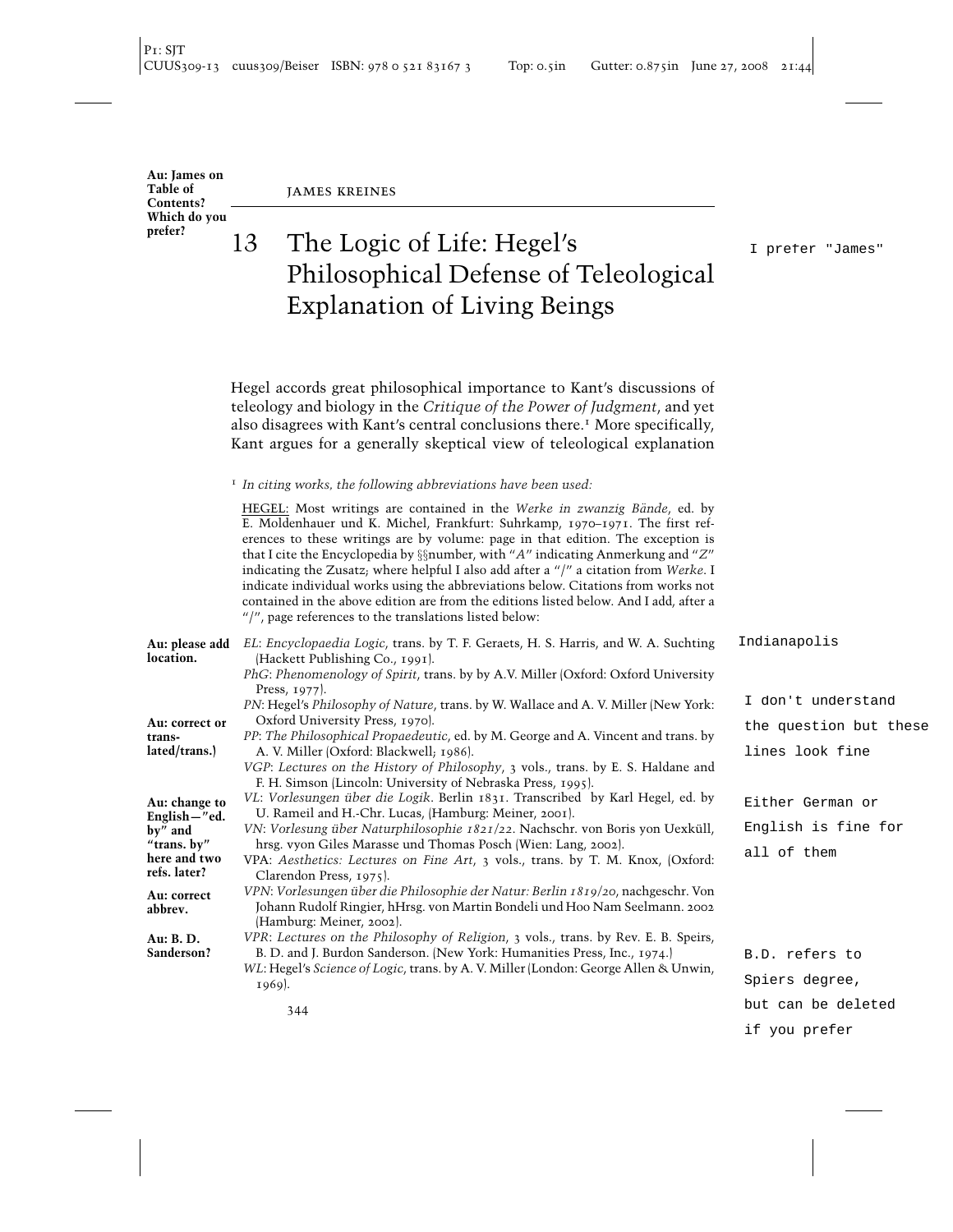of living beings; Hegel responds that Kant should instead defend such explanation – and that the defense of teleology should have led Kant to different conclusions throughout his theoretical philosophy.

To be sure, Kant's view is not entirely skeptical. Kant actually argues that we necessarily conceive of living beings in irreducibly teleological terms. But we cannot know that living beings themselves truly satisfy the implications of teleological judgment. We cannot know whether teleology truly explains anything in biological cases. And this skepticism requires Kant to carefully limit his positive claims about teleology: it is subjectively necessary we conceive of living beings in teleological terms, and this conception is legitimate when employed not as an explanation but as a heuristic aid for scientific inquiry.<sup>2</sup>

Hegel's response in his *Science of Logic* and *Encyclopedia* is by no means entirely critical.<sup>3</sup> Hegel frequently praises a distinction central to Kant's analysis of teleology – the distinction between "external" and "inner purposiveness" [*innere Zweckmaßigkeit ¨* ]. On the one hand, there is the concept of a complex system, like a pocket watch with many parts, which satisfies the implications of teleological judgment in virtue of the work of a separate or external intelligent designer. Here the parts of the system are means to the external ends or purposes [*Zwecke*] of a designer (e.g., reliable indication of the time). On the other hand, we can conceive of another way in which a system might satisfy the implications of teleological judgment – not in virtue of external design but in virtue of its own inner nature. Here the parts would be means to a system's own *inner* ends or purposes. Kant argues that the latter concept of "inner purposiveness" is logically consistent and meaningful. And that it is understandable and heuristically useful for us to conceive of real living beings in this way. Hegel finds Kant's analysis here to be of great philosophical importance – for philosophy generally and not

**Au: closing year available for all volumes printed? NO; please leave as is.**

No, please leave as is

KANT: All references to Kant's writings are given by volume and page number of the Akademie edition of Kant's *Gesammelte Schriften* (Berlin: de Gruyter, 1902–). *KU*: *Critique of the Power of Judgment*, trans. by P. Guyer and E. Mathews (Cambridge, UK: Cambridge University Press, 2000). German text from volume 5 of *Gesammelte Schriften* for the published version of the book, and from volume 20 for the "first introduction."

<sup>2</sup> For example, Kant aims to justify "a heuristic principle for researching the particular laws of nature, even granted that we would want to make no use of it for explaining nature itself" (*KU*, 5:410). Kant consistently denies that he is justifying teleological

*explanation*; see also *KU*, 5:360 and *KU*, 5:417.<br><sup>3</sup> My main focus is the argument of the "Life" section in both the book version of the *Wissenschaft der Logik* (*WL*) and the first part of Hegel's *Encyclopedia* (*EL*). I will also draw from other texts, mostly limiting myself to those written after the (1807) *Phenomenology of Spirit.*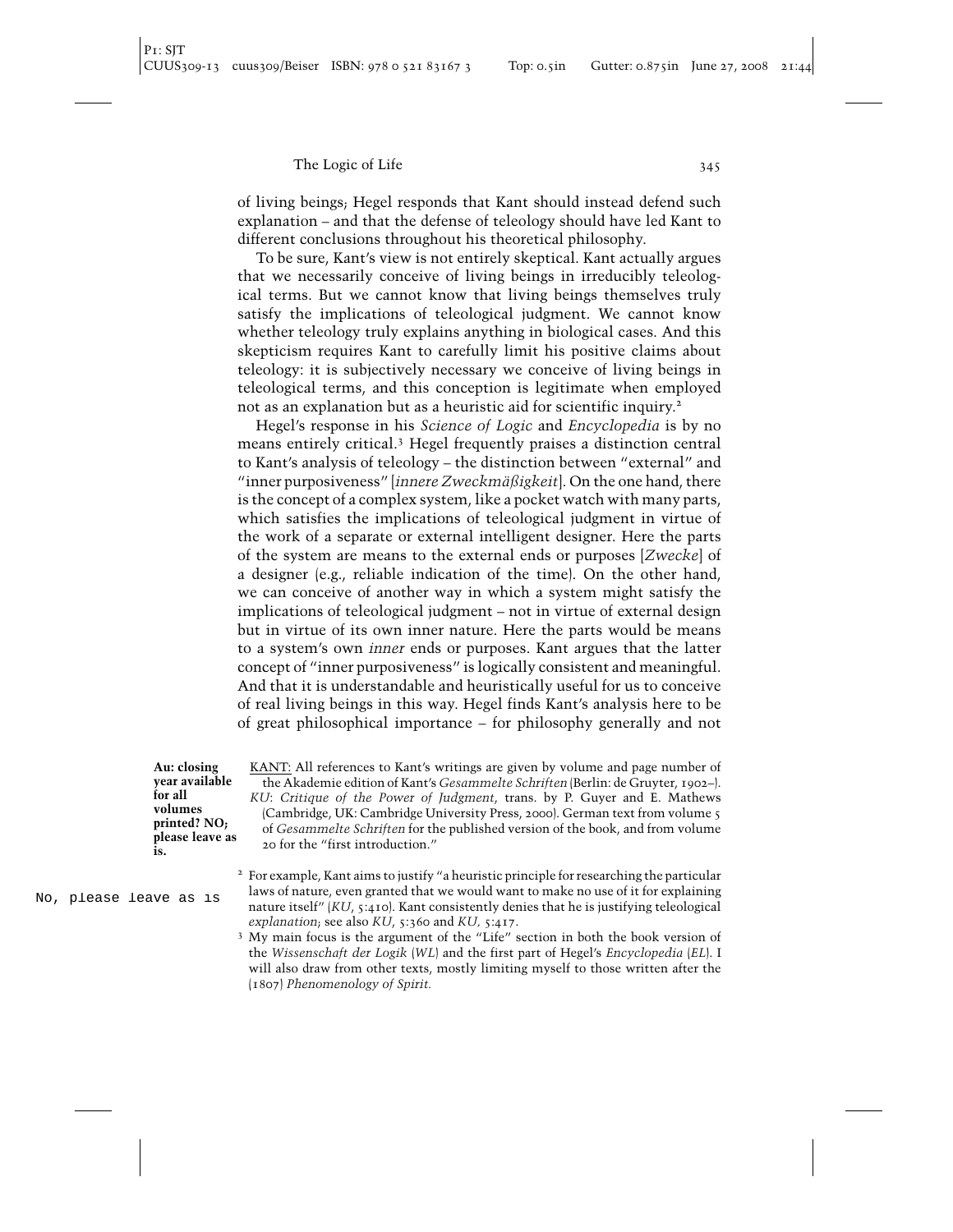just for philosophical issues concerning life. In Hegel's terms, "with this concept of inner purposiveness, Kant has resuscitated the idea in general and especially the idea of life."<sup>4</sup> And Hegel will rarely pass up the chance to dismiss and even ridicule the idea of conceiving living beings or nature in terms of external purposiveness, as in an artifact; Hegel sees such claims as a distraction from the important philosophical issues, and an invitation to popular superstitions or to triviality, as in the suggestion that God "has provided cork-trees for bottle stoppers."<sup>5</sup>

But Hegel draws on Kant's concepts to argue against Kant's own skeptical insistence that there are philosophical barriers blocking our knowledge of natural teleology: Hegel argues that living beings do manifest true "internal purposiveness," that their structure and development is explicable in teleological terms, and that we can have objective knowledge of this natural teleology – and of its broader metaphysical implications. So Kant should not, Hegel says, have been satisfied in investigating whether the application of teleology to nature provides "mere maxims of a subjective cognition." Speaking of "the end relation," Hegel says, "on the contrary, it is the absolute truth that judges objectively and determines external objectivity absolutely" (*WL*, 6:444/739).

It is worth noting that subsequent developments in the biological sciences have not resolved the status of teleology in biology. To be sure, it has sometimes been popular to hold that teleological language in modern biology can be only a *facon de parler*, perhaps best replaced by a substitute like "teleonomy." But those not attending to philosophy of biology of the last thirty years or so might not realize that it is now also popular, perhaps more so, to defend teleology. There are skeptics who see these defenses as misunderstanding natural selection, or as covertly replacing rather than defending teleology. But this is to say that debate continues.<sup>6</sup> Some readers may well side with the skeptics, thinking that

- <sup>4</sup> *EL*, §§204*A*; see also *EL*, §55*<sup>A</sup>* and *WL*, <sup>4</sup>:440–1/737. <sup>5</sup> *PN*, §§245*Z*, *PN*, <sup>9</sup>:14/6. The cork example is a joke borrowed from Goethe and Schiller's *Xenia*. Hegel returns to the example frequently: *EL*, §§205*Z*u; VPR, <sup>17</sup>:520;
- <sup>6</sup> L. Wright's, Teleological Explanations: An Etiological Analysis of Goals and Func*tions* (Berkeley: University of California Press, 1976) and R. G. Millikan's *Language, Thought and other Biological Categories* (Cambridge, MA: MIT Press, 1993), have led to many defenses of teleology within the philosophy of biology. See, for example, K. Neander's, "The Teleological Notion of Function," *Australasian Journal of Philosophy,* 69 (1991), p. 454. Neander comments: "today it is generally accepted" that "the biological notion of a 'proper function' is both teleological and scientifically respectable". And see J. Lennox's short summary of the debate from Plato and Aristotle, through Darwin, and from behaviorism to current defenses of teleology, "Teleology," in *Keywords in Evolutionary Biology,* ed. by Evelyn Fox Keller and Elisabeth Lloyd (Cambridge, MA: MIT Press, 1992). For criticism of the new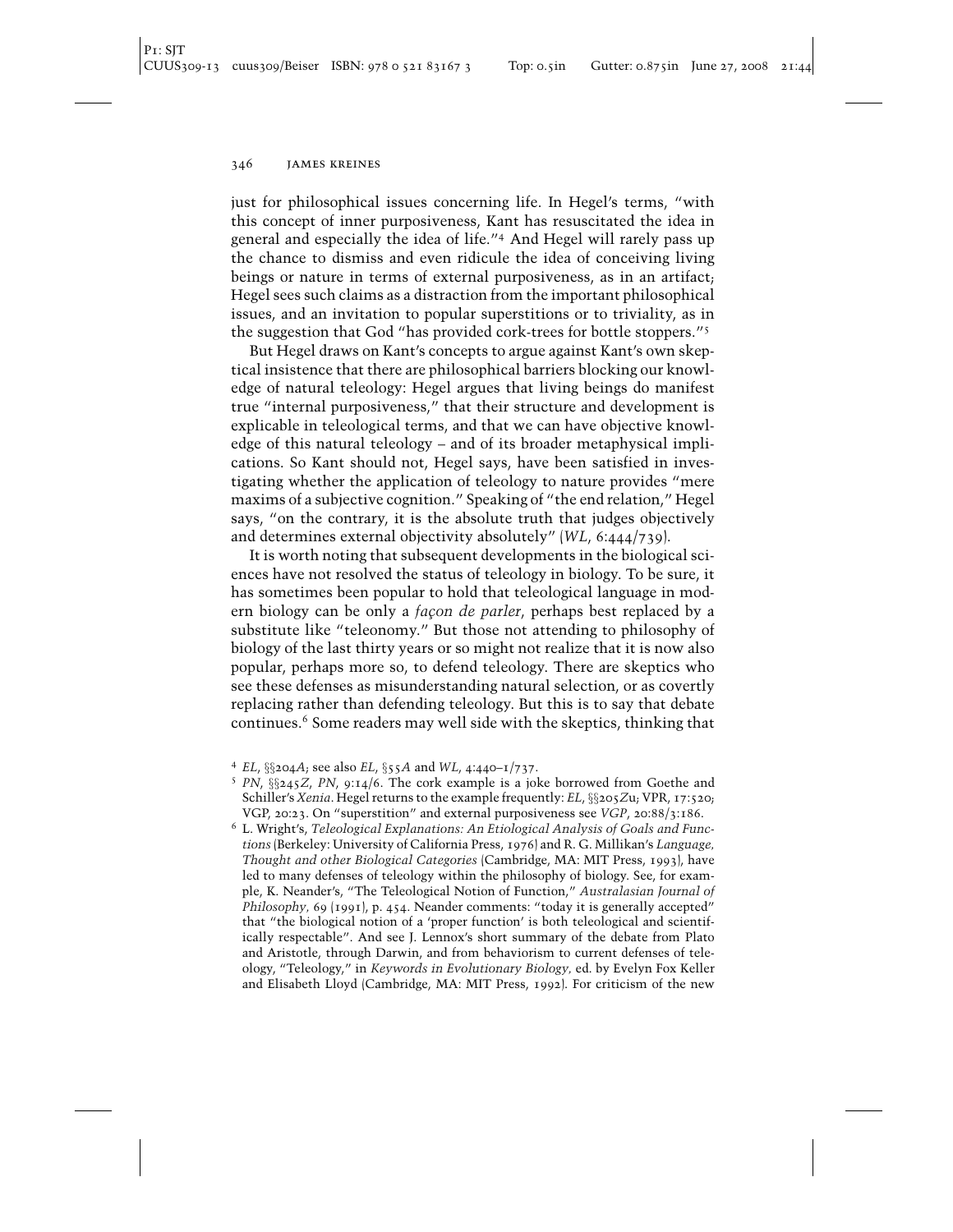any defense of teleology must be somehow scientifically obsolete. It would be fair enough to seek to defend that claim in the contemporary debate, where it would be controversial. But we must not simplyassume this claim and then view Hegel through that lens. If we did that, then we will seek to understand him as defending teleology specifically by providing alternatives to contemporary science – perhaps an alternative to the theory of natural selection, or a proposed explanation of the origin of all life. To be sure, by looking in the right places one can find claims in Hegel which conflict with scientific theories we now know to be true. But we must not make assumptions about what role, if any, these claims play in Hegel's argument against Kant in defense of natural teleology.

Instead of looking through the lens of contemporary biology and assumptions about its philosophical implications, we should simply seek to understand Kant and Hegel's philosophical arguments in their own terms. We can then try to understand whether and how those arguments – though scientifically uninformed by our standards – might really bear on the underlying philosophical issues of continuing importance and interest. That, in any case, is what I seek to do here. I think that both Kant and Hegel provide compelling arguments whose real philosophical force is easy to miss. So I do not aim here to decide the issue between them, but to uncover and explain the arguments. I begin with a brief look at Kant's case for his skeptical conclusions, and then consider at greater length Hegel's response and the conclusions it aims to support. I close with a brief discussion of the importance of this topic within Hegel's broader metaphysics.

# i. kant's analysis

To begin, we must distinguish two of the endeavors Kant pursues in the *Critique of the Power of Judgment* (hereafter *KU*). Kant seeks to analyze the concept of a complex system which would satisfy the implications of teleological judgment by nature or in virtue of "inner purposiveness," rather than in virtue of the work of an external designer. He seeks to analyze the concept of a *Naturzweck* [natural end or purpose]. Another goal of Kant's is to determine what sorts of reasons we might have,

defenses of teleology, see Robert Cummins, "Functional Analysis," *Journal of Philosophy,* 72 (1975), pp. 741–765 and "Neo-teleology'" in *Functions: New Essays on the Philosophy of Psychology and Biology,* ed. by R. Cummins, M. Perlman, and A. R. Ariew (Oxford: Oxford University Press, 2002), pp. 157–173 and Elliot Sober, "Natural Selection and Distributive Explanation: A Reply to Neander," *British Journal for the Philosophy of Science,* 46 (1995), pp. 384–397.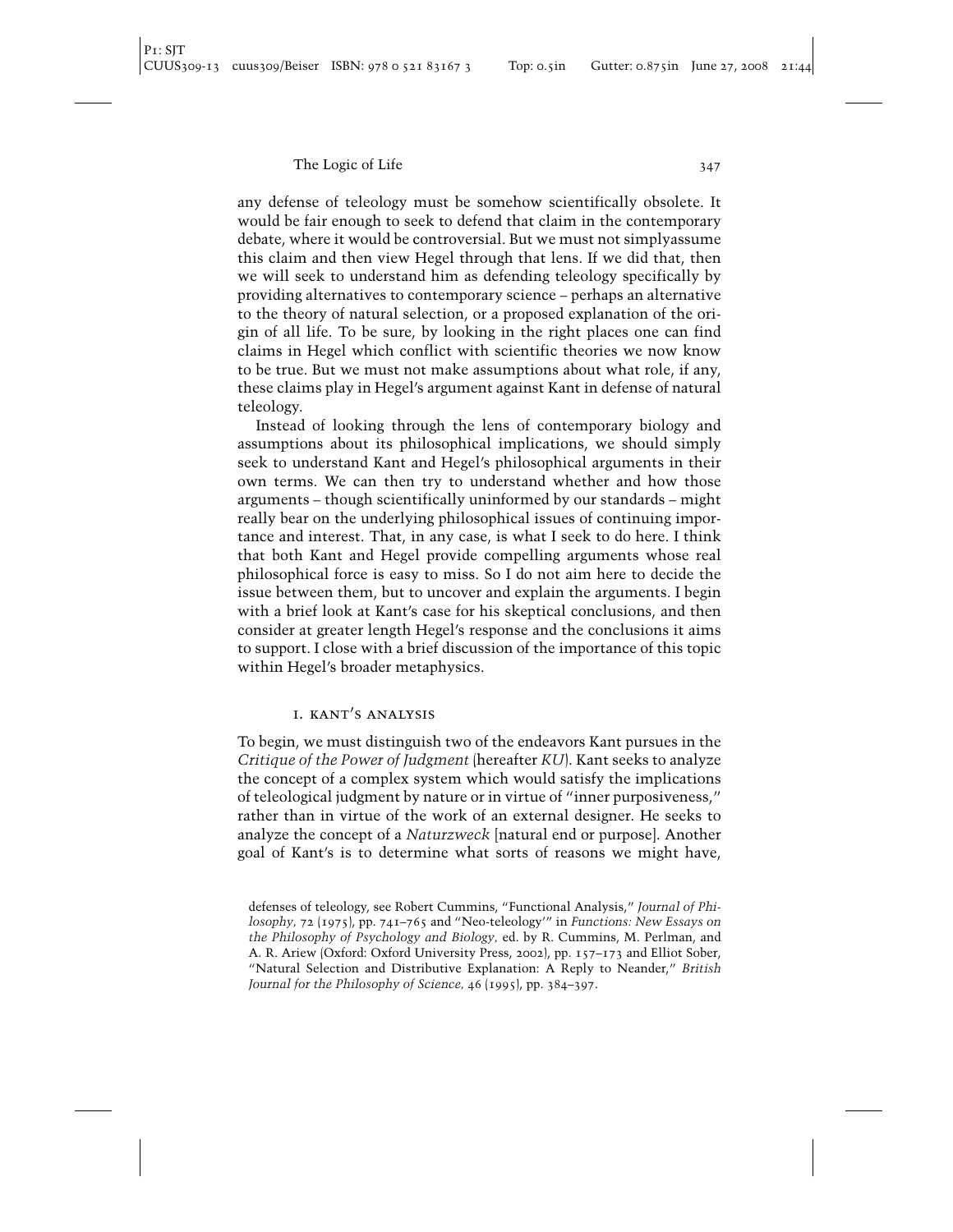if any, to conceive of actual living beings as teleological systems by nature.<sup>7</sup>

Kant's analysis consists of two requirements governing the relations, in a complex system, between the parts and the whole. The first condition specifies the conditions under which a complex system will satisfy the implications of teleological judgment, or will be a *Zweck* [end or purpose]. And Kant argues that this will be so only where the parts are means to an overall end realized in the whole. To begin with, this requires that the parts and their organization are such that all this jointly benefits the whole. But it is crucial that mere benefit is not sufficient for teleology. For something might have beneficial consequences for something else merely by coincidence.<sup>8</sup> So Kant's first requirement requires that the presence of jointly beneficial parts is not merely coincidental; such parts must be present because of the way in which they are beneficial in relation to an overall end or purpose realized in the whole. In Kant's terms, "for a thing as a natural purpose [*Naturzweck*] it is requisite, first, that its parts (as far as their existence and their form are concerned) are possible only through their relation to the whole" (*KU*, 5:373).

When it comes to actual living beings, the question raised by the first requirement is not "do the parts and their organization contribute in complex ways to the survival of the whole?" It is empirically obvious that they do. But the important question concerns explanation, namely: Are such beneficial parts present in a living being specifically for the sake of this benefit, or because of an end or *Zweck*?

When it comes to artifacts, we have an obvious reason to answer in the affirmative. For example, are the parts of a watch present specifically because of purposes, or because of the way each contributes to the

<sup>7</sup> P. McLaughlin carefully distinguishes Kant's two endeavors here. See his *Kant's Critique of Teleology in Biological Explanation* (Lewiston: Edwin Mellen Press, 1990), pp. 46–47. See also A. Wood, *Kant's Ethical Thought* (Cambridge, UK: Cambridge University Press, 1999), p. 219. I take this to rule out the idea that *"Naturzweck"* is Kant's "expression for biological organisms." See C. Zumbach, *The Transcendent Science. Kant's Conception of Biological* Methodology (The Hague: Nijhoff, 1984), p. 19; J. D. MacFarland, *Kant's Concept of* Teleology (Edinburg: Edinburg University Press, 1970), p. 102; and W. deVries, "The Dialectic of Teleology," *Philosophical Topics*, 19 (1991), pp. 51–53. We must distinguish the concept of a *Naturzweck* from the empirical concepts such of *living being* and *organism* in order to make sense of

Kant's denial of the possibility of knowledge that living beings are *Naturzwecke*. To take Kant's example, a receding sea might benefit a forest growing on the shore; this need not mean that the sea recedes *for the sake of* the forest, or *because* of any benefit or any end or purpose at all. Note Kant's own emphasis of the "because" (*darum* and *weil*) in discussing this issue. In Kant's terms, such "relative purposiveness" "justifies no absolute teleological judgments" (*KU*, 5:369).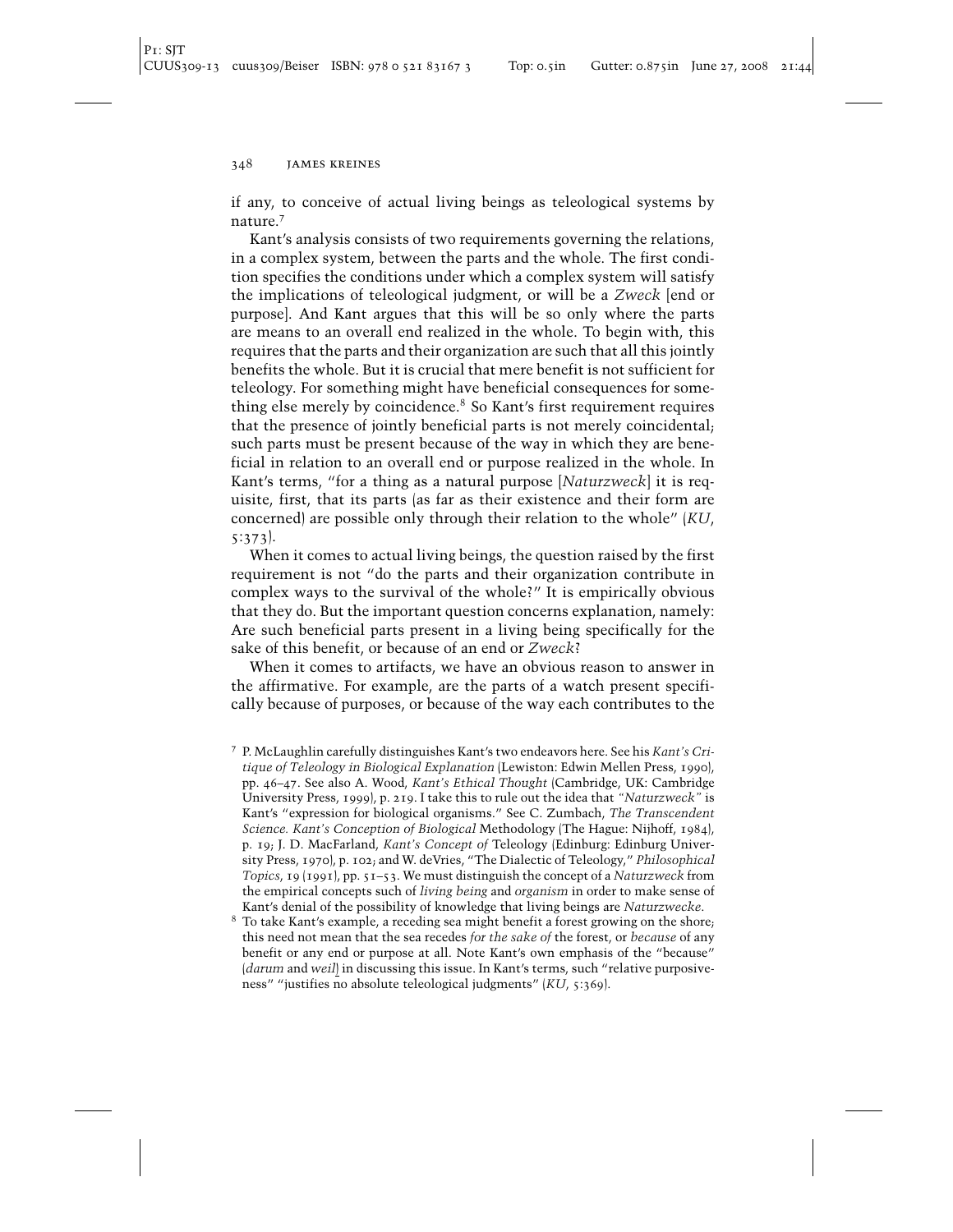further end of the whole reliably indicating the time? Yes; a designer has selected each part for that very reason. In virtue of the designer's work, such cases satisfy the explanatory implications of teleological judgment – the structure of the whole, and how that structure came about, can be explained by ends or purposes.

Kant wants to argue that there is, at least in principle, room for another kind of "in virtue of" here, another way in which the explanatory implications could be satisfied. There is room for a meaningful concept of a system that is teleological (is a "*Zweck*" or end or purpose) not in virtue of external design but by nature, or in virtue of "inner purposiveness."<sup>9</sup> This is the concept of a *Naturzweck*. To complete his analysis of this concept, Kant needs a second requirement which will exclude the merely "external purposiveness" of artifacts, leaving only "inner purposiveness." The intuition behind Kant's strategy is clear enough: the parts of artifacts are means to an end only insofar as the overall structure or organization has been imposed; a *Naturzweck*, by contrast, would have to "self-organizing" (*KU*, 5:374). Kant seeks to formulate this as a requirement, like the first, governing part–whole relations. Framed in this way, it would have to require that the structure or organization of the whole is determined not by something else but by the parts themselves. But for a part to contribute to the determination of the structure would be to contribute toward determining what other kinds of parts are present and their arrangement. So for a *Naturzweck*, it is required "second, that its parts be combined into a whole by being reciprocally the cause and effect of their form" (*KU*, 5:373).

# ii. natural teleology is "problematic"

With respect to this concept of a *Naturzweck*, Kant seeks to argue for a complex and balanced conclusion: On the one hand, the concept is logically consistent, and conceiving living beings in these terms is heuristically useful. On the other hand, we can never know that anything real actually satisfies that concept.

Kant will argue against the possibility of knowledge by applying what we now often call the 'backwards causation problem' to his own requirement that the existence and form of the parts of a teleological system

<sup>9</sup> Clearly, then, Kant does not use teleological notions – for example, the term "*Zweck*," sometimes translated as "purpose" – so that they are supposed *merely by definition* to require external intelligent design. He is interested neither in ordinary usage nor in stipulating here but in the philosophical question of whether parts can be present *for the sake of* a whole, or *because* of an end, without this being due to external intelligent design.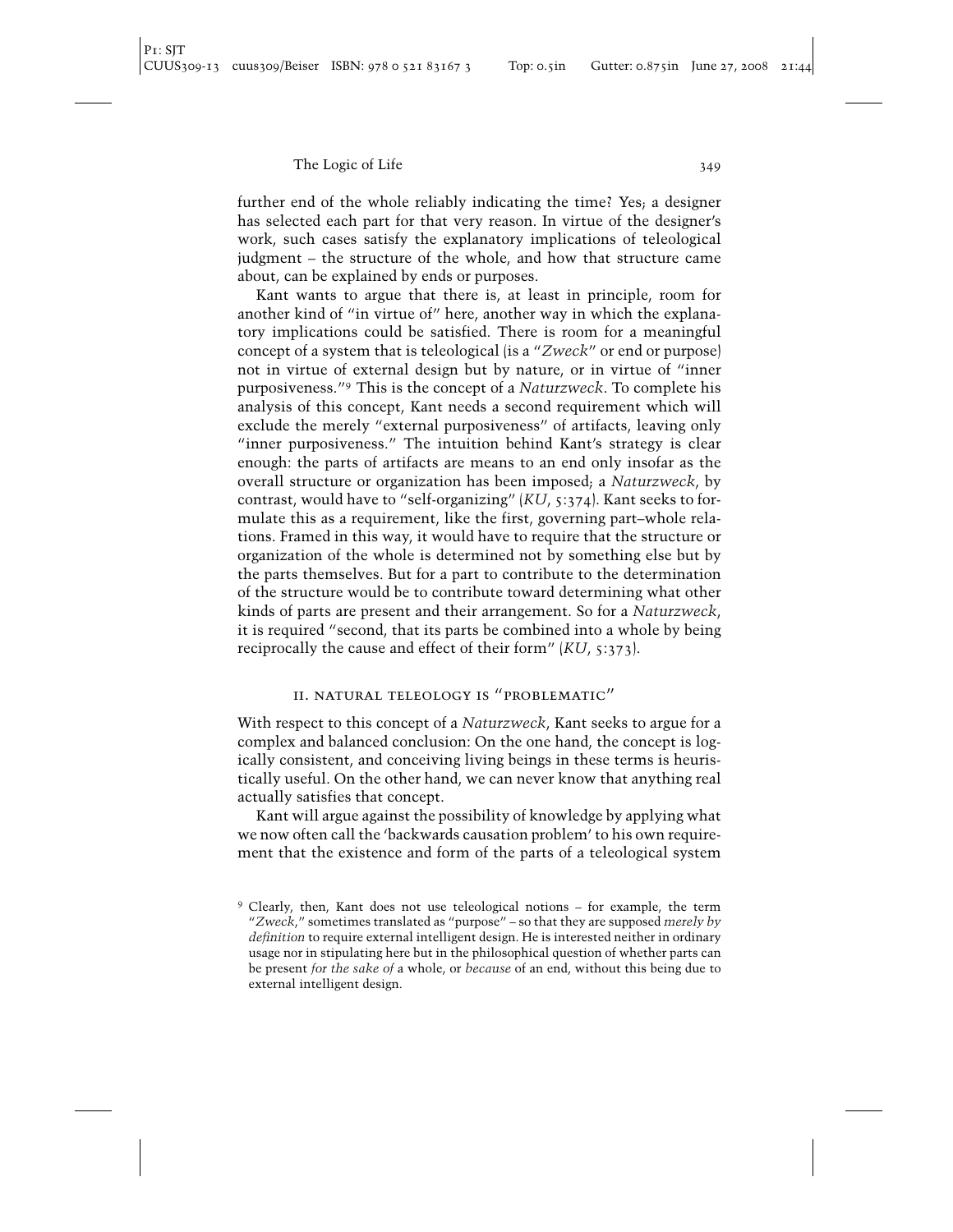must depend on their relation to the whole.<sup>10</sup> A part of a system can have beneficial consequences for the whole only once it is already present along with the other parts. So these beneficial consequences cannot have any influence over the process, entirely prior in time, by which the part originally came to be present – this would be akin to something reaching back in time and causing its own cause. In Kant's terms, "it is entirely contrary to the nature of physical-mechanical causes that the whole should be the cause of the possibility of the causality of the parts" (*KU*, 20:236). The only exception would be if the system originates in a prior concept of the whole – a concept dictating the ways in which each part is to contribute along with the others. So Kant's first condition – the parts depend on their relations to the whole – can only be met where there is "a concept or an idea that must determine a priori everything that is to be contained in it" (*KU*, 5:373).

Interpreters of both Kant and Hegel sometimes miss the strength of Kant's argument here. Some see Kant as worried about how an end or telos could be an efficient cause, and reply that we should instead entirely distinguish teleology from explanation in terms of efficient causes, so that we can then say that both legitimately and independently explain, perhaps insofar as each addresses distinct explanatory interests or practices of our own.<sup>11</sup> As far as I can see, this line of thought does not address the considerations introduced by Kant. True, different kinds of explanation might explain in context of different interests or practices.

<sup>10</sup> See also Kant's consideration of the house example: in the order of "real causes," an end or purpose (*Zweck*) cannot precede and thereby influence its own causes, so it can do so only as "ideal," or as first represented (*KU*, 5:372). MacFarland, *Kant's Concept of Teleology,* stresses the backwards causation problem (1970, p. 106), but the argument is stronger than he recognizes there. See also R. Zuckert, "Purposiveness Time and Unity: A Reading of the *Critique of Judgment*" (Chicago: Ph.D. dissertation, 2000), ch. 2 and Guyer, "Organisms and the Unity of Science,"in *Kant and the Sciences*, ed. by Eric Watkins (Oxford: Oxford University Press, 2001),

p. <sup>265</sup>. <sup>11</sup> The first steps of this response are suggested in deVries's account of Hegel's response to Kant: The problem with Kant's "model" – on which teleology requires prior representation of a concept – is that it "reduces final causation to the form of efficient causation." See his "Dialectic of Teleology," p. 56. By contrast, "the ancients saw no problem about the status of teleological judgments or explanations. Final causes were one of the four Aristotelian "becauses," so questions about teleology were always in order in the Aristotelian system"  $(p. 52)$  – and Hegel follows them (p. 54). I argue that Kant's argument is not so easily dismissed, so that Hegel requires (and seeks in Aristotle) a line of argument which addresses Kant's argument more directly. Contrast also Zumbach's claim that Kant can be read as *defending* a kind of teleological explanation, and that Kant does not put the point this way because of his narrow conceptions of *causality* and *explanation.* See his *Transcendent Science*, pp. 95–97, 123.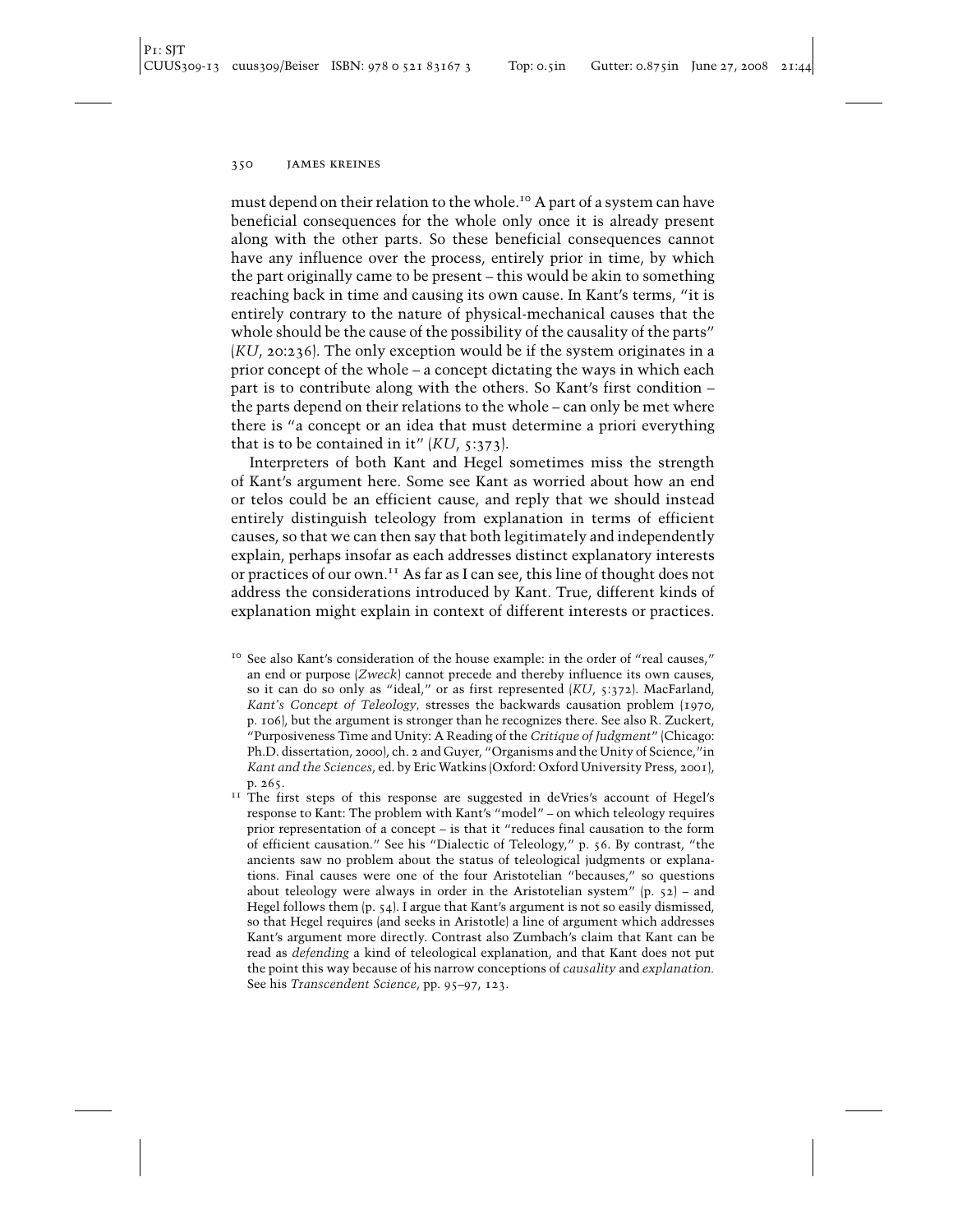On the face of it, however, explanation is also constrained by what is really going on in the world. If X plays no role in determining or influencing Y, then no appeal to X can legitimately explain Y, no matter what your interests and practices might be. For example, if the movements of the stars which make up the constellation Sagittarius have no real influence on my current mood, then it is simply a mistake for anyone to explain the later by appeal to the former.<sup>12</sup> But it is hard to comprehend how any kind of determining or influencing (whether we think of this as causal or otherwise) could operate backwards in time. So it certainly seems legitimate for Kant to worry about how an end or a *Zweck* realized in a whole system could possibly play any real role in determining or influencing the entire prior process by which the structure first came to be present in that system.

Other interpreters worry that Kant here seeks to defend teleological explanation of living beings in a scientifically outdated manner.<sup>13</sup> But, first, the point does not directly concern actual living beings. It is a conceptual point about the very idea of a teleological system (a *Zweck*). And, second, the point is meant as reason to doubt that we can know living beings to be teleological systems. In this case, we can have no knowledge of any originating concept – Kant denies us knowledge of anything like a designer of nature.<sup>14</sup> The argument is similar to the common contemporary claim that a teleological system can only be an artifact – now generally offered as a reason why teleology can have no place in biology at all.<sup>15</sup>

- <sup>12</sup> When it comes to Hegel's view, compare his limited praise of Bacon's *skepticism* about teleology: Bacon at least helps to counteract the sort of "superstition" which "makes two sensuous things which have no relation operate on one another" (*VGP*, 20:88/3:186). So where an end has no real relation to a process, it would be merely superstitious to apply teleology. Garrett makes this general point in considering early modern considerations of teleology more generally: "a teleological explanation is one that explains a state of affairs by indicating a likely or presumptive consequence (causal, logical, or conventional) of it that is implicated in the state's origin or etiology. . . . No proposed teleological explanation, no matter how appealing or compelling, can be correct unless it cites an actual example of teleology." See his "Teleology in Spinoza and Early Modern Rationalism," in *New Essays on the Rationalists*, ed. by J. Gennaro and C. Huenemann (Oxford: Oxford University Press, 1999), p. 310.<br><sup>13</sup> See MacFarland, *Kant's Critique of Teleology*, p. 106.<br><sup>14</sup> We cannot have knowledge of "an (intelligent) world cause that acts according
- 
- to purposes" (*KU*, 5:389; see also *KU*, 5:400 and *KU*, 5:410) Compare especially Descartes' response to Gassendi's first objection to the fourth meditation. <sup>15</sup> For example, Cummins argues that any notion of function which purports to
- explain the presence of the parts of a complex system will apply only to artifacts: "it seems to me that the question, 'why is *x* there?' can be answered by specifying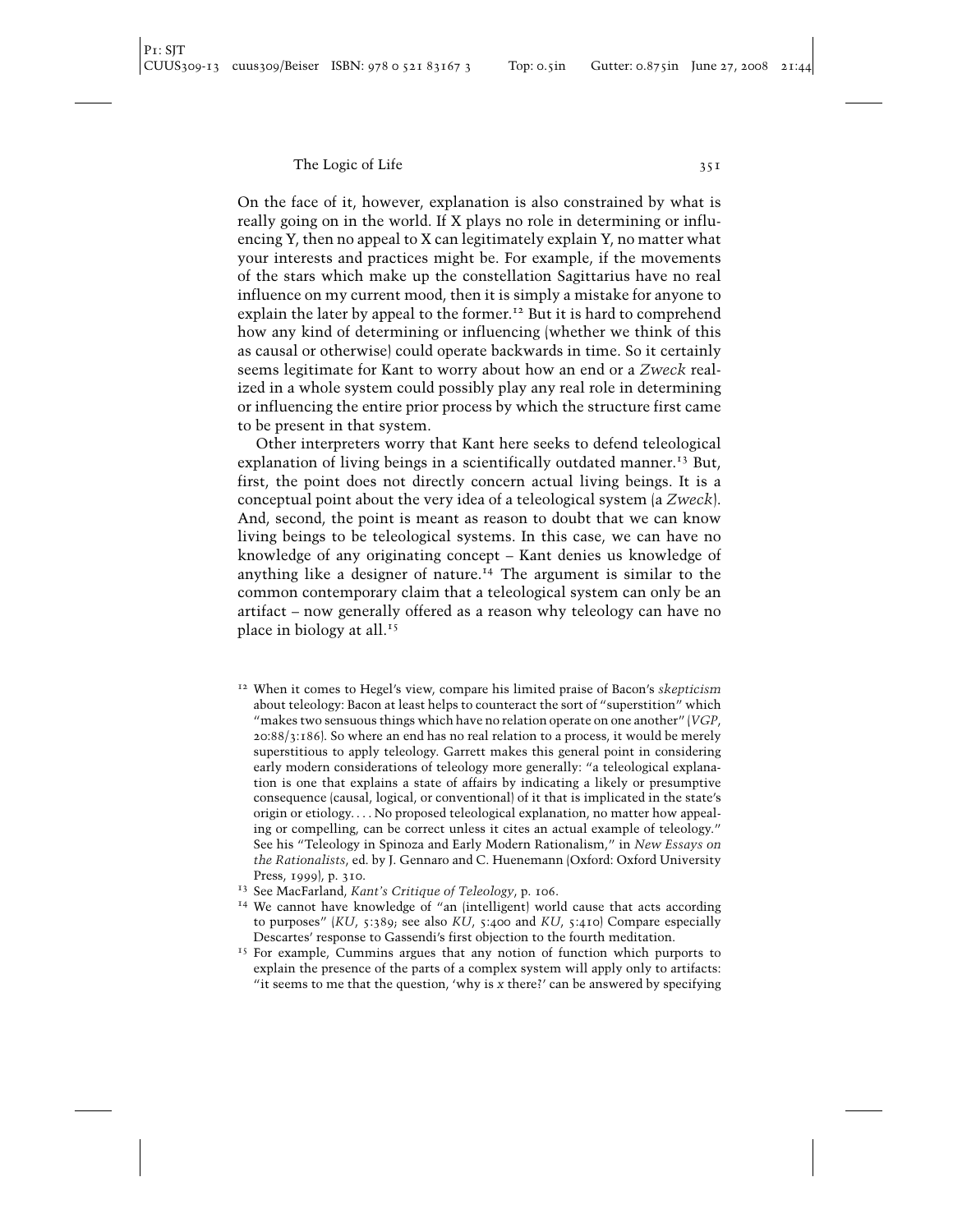But what is so interesting and so difficult to grasp here is that Kant's further case also differs crucially from such contemporary skepticism about natural teleology. Kant does not argue that teleological judgment implies that a system is an artifact. He carefully aims to preserve as logically consistent the concept of a system that satisfies teleological judgment, but not in virtue of its being an artifact.

More specifically, Kant argues as follows: A teleological system requires an originating concept. If the purposiveness is to be inner, then the structure of the whole is due to the parts. Putting these requirements together, the parts would have to determine the structure in a manner guided by a concept. But the parts of the real complex systems of which we have empirical knowledge, such as living beings, are ultimately matter. And matter cannot represent concepts or intend to act in accordance with them: "no intention in the strict sense of the term can be attributed to any lifeless matter."<sup>16</sup> So Kant's two requirements have incompatible implications about the origin of a system when applied to a material system: to say that the structure of an exclusively material system is due specifically and entirely to its own parts – to say that it has an origin in "a mechanical kind of generation" – is to deny that any end or purpose [*Zweck*] plays any role in bringing about or originating that structure.<sup>17</sup> This is why Kant says that "one kind of explanation excludes the other" (*KU*, 5:412). So, to know that an apparently teleological material system manifests true inner purposiveness would be to know that it was never really a teleological system at all.

But none of this shows that a real *Naturzweck* is logically impossible. For it is not a logical truth that everything must be such that we can comprehend it and know it. More specifically, problems about backwards causation would not apply to anything nonspatiotemporal. So we cannot rule out on logical grounds the possibility that there is a nonspatiotemporal "supersensible real ground of nature" or a "thing in

*x*'s function only if *x* is or is part of an artifact." See his "Functional Analysis,"

- p. <sup>746</sup>. <sup>16</sup> *KU*, <sup>5</sup>:383. This claim about matter has a surprisingly strong status in Kant. For the concept of matter is supposed to be somehow *empirical* and yet also *a priori*. See especially M. Friedman, "Matter and Motion in the Metaphysical Foundations and the First Critique: The Empirical Concept of Matter and the Categories," in Watkins, *Kant and the Sciences,* pp. 53–69. See also *KU*, 5:394, *Lectures on*
- *Metaphysics,* <sup>29</sup>:275, and *Metaphysical Foundations of Natural Science,* <sup>4</sup>:544. <sup>17</sup> More specifically, "if we consider a material whole, as far as its form is concerned, as a product of the parts and of their forces and their capacity to combine by themselves . . . we represent a mechanical kind of generation. But from this there arises no concept of a whole as a *Zweck*" (*KU*, 5:408). The problem here concerns origins; Kant himself refers to "the whole difficulty surrounding the question about the initial generation of a thing that contains purposes in itself" (*KU*, 5:420).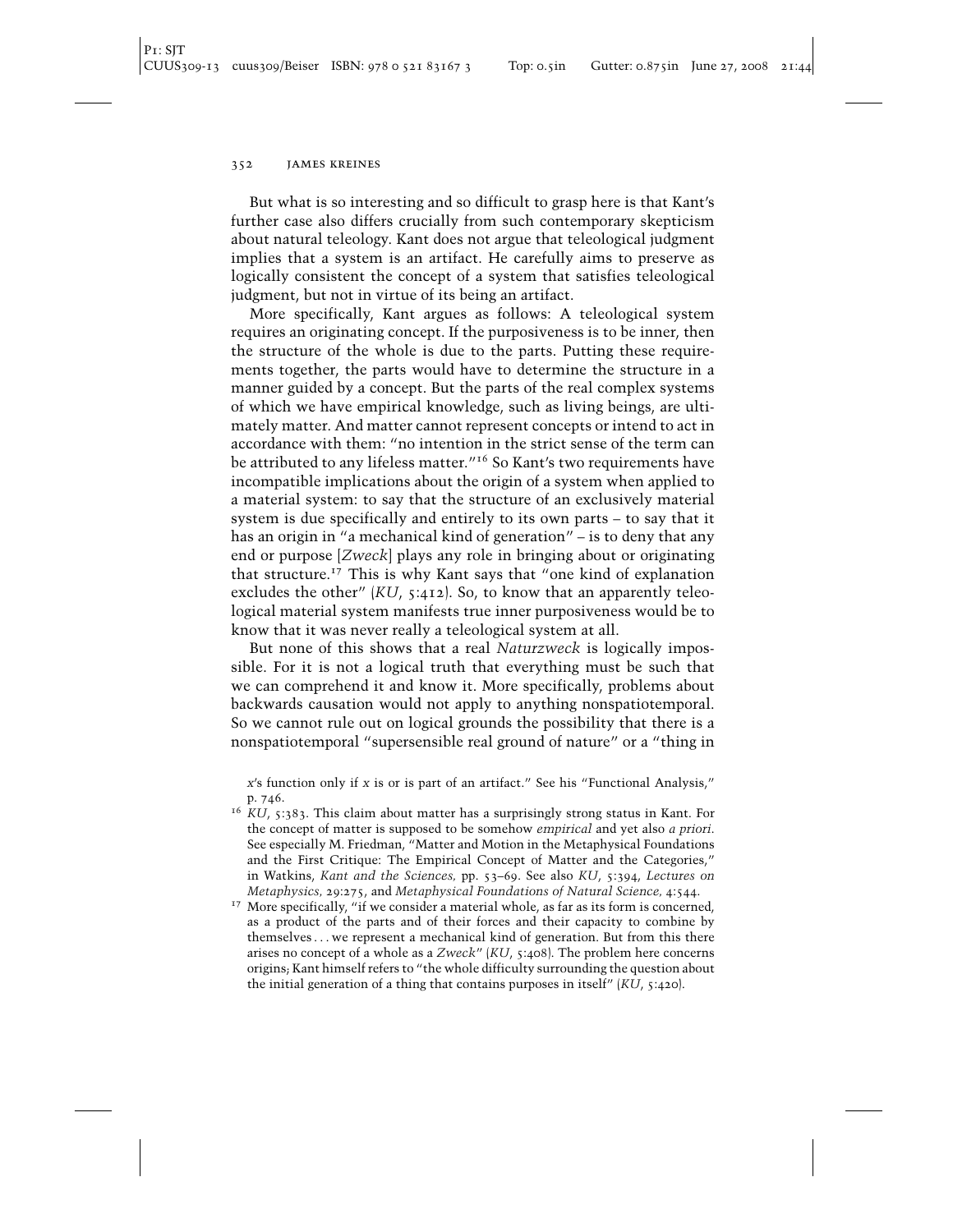itself (which is not an appearance) as substratum" which could – unlike matter in space and time – somehow self-organize itself from within, in accordance with a concept, without anything like external design. We cannot comprehend how such self-organization might be possible, but we can conceive of a higher form of intellect – an "intellectual intuition" or an "intuitive understanding" – which might. $^{18}$  And this higher intellect might be in a position to say two very different things about real living beings: (i) as material systems in space and time, they are "in accordance with mechanical laws"; and yet (ii) as somehow determined or conditioned by a "supersensible real ground" they are "in accordance with teleological laws" (*KU*, 5:409). We can have neither comprehension here, nor any reason to assert knowledge of any of this. Still, the concept of something that is a teleological system by nature rather than by design is logically consistent. And the possibility that living beings might be such systems "can be conceived without contradiction but cannot be comprehended" (*KU*, 5:371).

In this way Kant opens up the space for positive claims about other uses – aside from the assertion of knowledge or explanation – for the concept of a *Naturzweck*. First, living beings suggest self-organization in various ways: their parts mutually compensate for one another, they incorporate matter in order to grow, and they generate new living beings by reproduction (*KU*, 5:371-2). For this and other reasons, Kant will hold that our experience "exhibits" but nonetheless cannot "prove" the existence of real *Naturzwecke* (*KU*, 20:234). Second, Kant will argue that thinking of living beings in such teleological terms provides us with an indispensable heuristic aid, and that we would have no hope of gaining any scientific understanding of living beings without this aid; Kant even argues that we must for simliar reasons judge nature itself as if it were a *Naturzweck*. 19

- <sup>18</sup> More specifically, our merely "discursive" understanding is dependent on sensibility, and the forms of all our sensible intuition are space and time. The further knowledge would require an "understanding which is not discursive but intuitive because it goes from the synthetically universal (of the intuition of a whole as such) to the particular, that is, from the whole to the parts" (*KU*, 5:406) Note that, strictly speaking, what is logically possible is that there might be a system which satisfies the implications of teleological judgment *in virtue of its own inner nature*. But if we take "nature" to mean *empirical* reality in space and time, or *material* reality, then Kant has *not* preserved even the logical possibility of an
- entirely "natural" end or purpose.  $19$  With regard to living beings, see Kant's famous denial of the possibility of a Newton for a blade of grass. Note that Kant carefully makes this claim relative to what it is possible for "humans" to "grasp," while leaving *open* the possibility that living beings really originate in "mere mechanism" (*KU*, 5:400). With regard to nature as a whole, see the arguments of the published and unpublished introductions.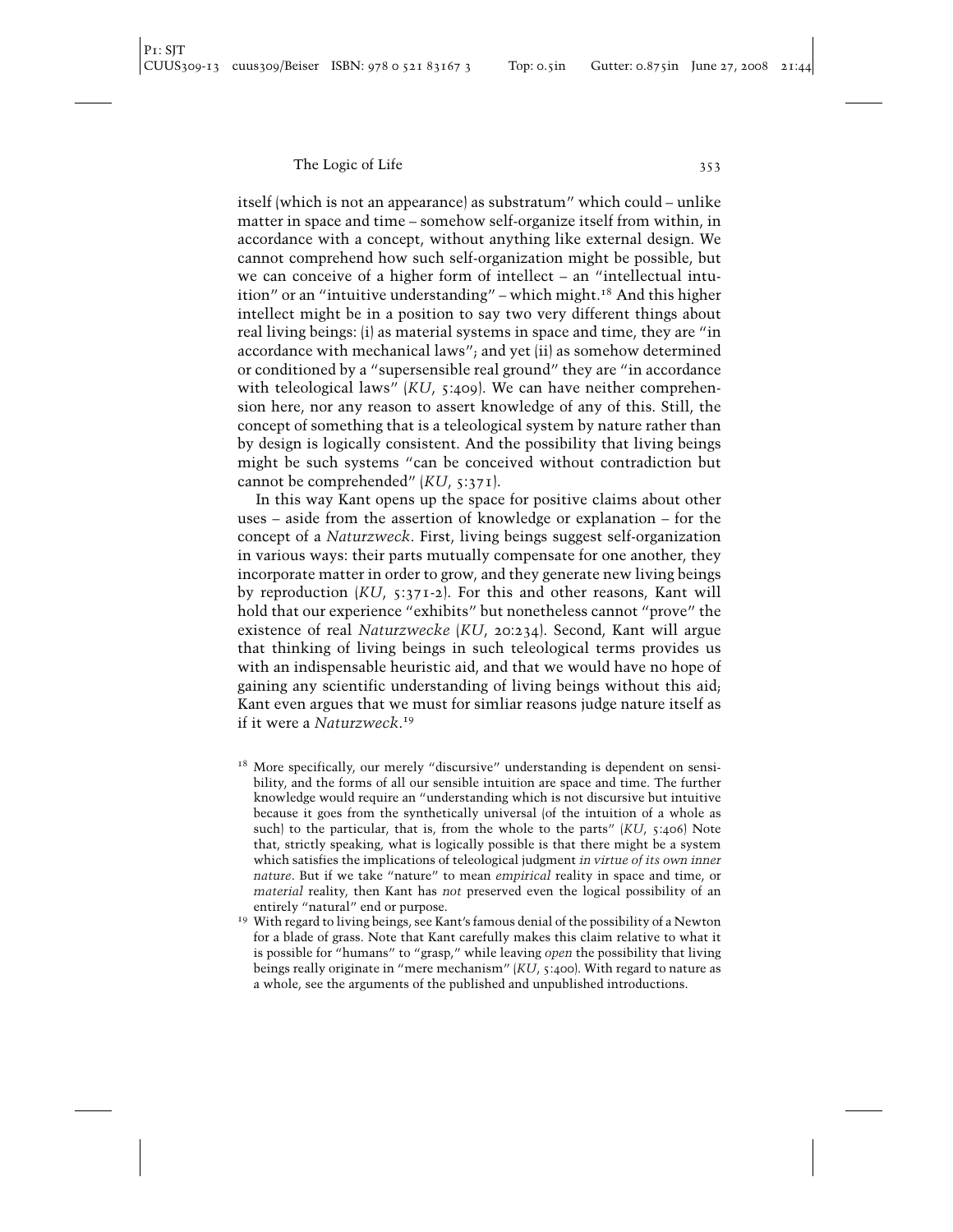But what is most important for our purposes is Kant's skeptical conclusion: we cannot comprehend how both requirements could be jointly met, so we cannot have knowledge that living beings are true *Naturzwecke*, or knowledge that teleology truly explains the structure and development of living beings. In Kant's terms, the concept of a *Naturzweck* is "problematic": when employing it "one does not know whether one is judging about something or nothing" (*KU*, 5:397).<sup>20</sup>

### iii. hegel's aims

It is worth briefly clarifying Hegel's aims by contrasting some readily apparent routes by which one might seek to challenge Kant's skeptical conclusion. To begin with, Hegel is under no illusions that one can defend teleology in response to Kant merely by pointing out that it is a distinct and different form of explanation – whether different from mechanism, efficient causality, and so forth. Teleology and mechanism cannot be shown to be mutually "indifferent" and equally valid simply by noting that they differ: "if mechanism and purposiveness stand opposed to one another, they cannot for that very reason be taken as indifferent concepts, each of which is correct on its own account, possessing as much validity as they other." Nor does an "equal validity" of both follow "because we have them both" (*WL*, 6:437/735). At issue, then, is not whether we have an interest in explaining living beings in teleological terms, but whether such explanation can be valid. And Hegel recognizes that, at least from the point of view of a philosophical outlook like Kant's, the possibility of real inner purposiveness is "an incomprehensible mystery" (*WL*,6:473/763). Hegel wants to show that natural teleology is not problematic, and not incomprehensible – not on account of an incompatibility with mechanism, nor for any other reason. But Hegel recognizes the need for an argument that addresses Kant's specific concerns.

Some contemporary readers might be attracted to the idea that the notion of "function" or use in biology carries no implications about origins at all, and so none that could generate any mystery by conflicting with mechanism. But this kind of contemporary approach aims to get rid of teleological notions (and is vulnerable to attacks by contemporary defenses of teleology). To say that something has a "function" in a sense with no implications about origins – for example, to say that it is part of "teleonomic" system – does not imply that its existence and

<sup>20</sup> I stress the importance of this conclusion in my more detailed reading of Kant's argument in "The Inexplicability of Kant's Naturzweck: Kant on Teleology, Explanation and Biology," *Archiv fur Geschichte der Philosophie*, 87 (2005), pp. 270–311.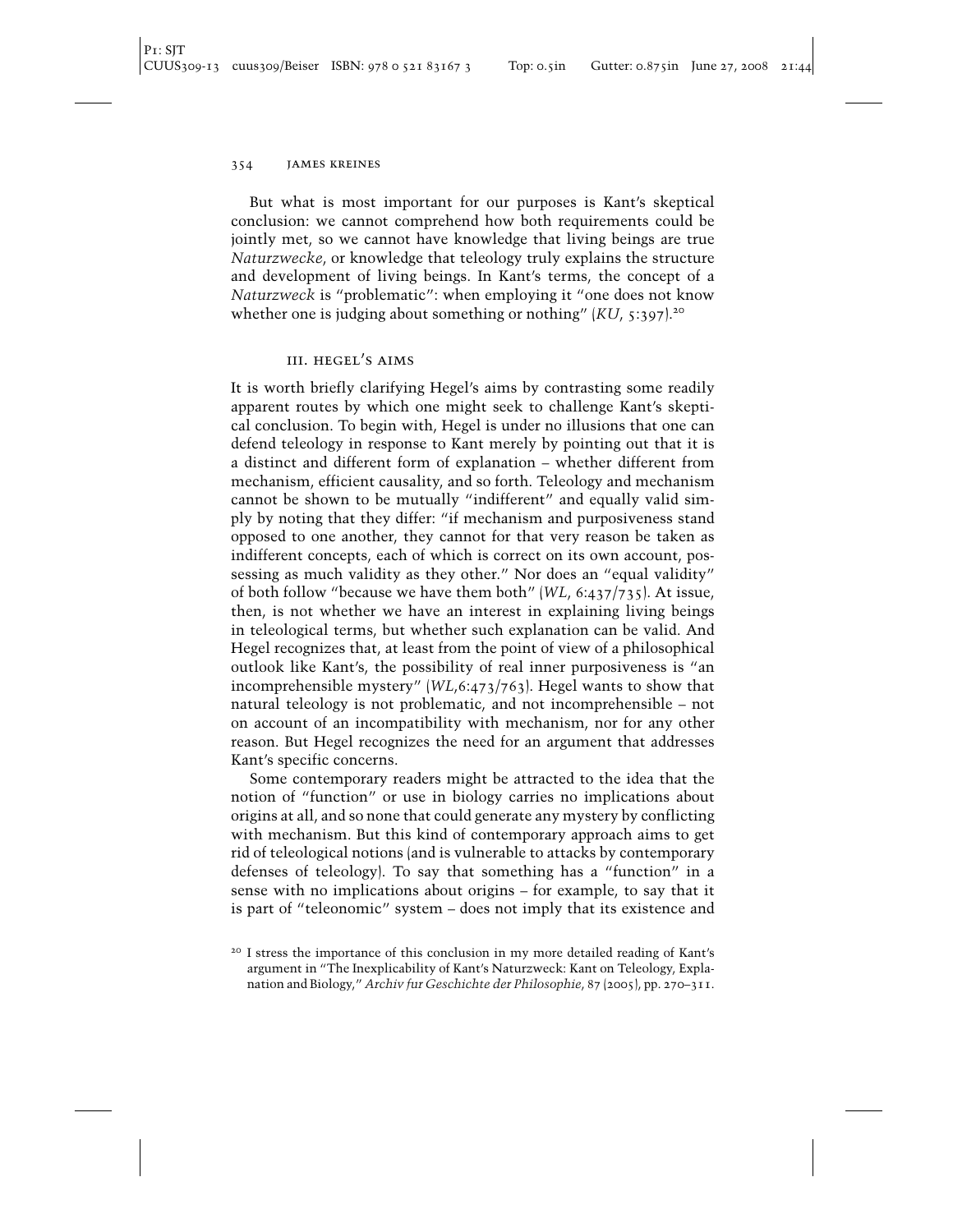form is really explained by an end, [*Zweck*], or telos. Kant, by contrast, defends the importance of a concept that does involve teleology in this sense [*Naturzweck*], and Hegel aims to go even further by defending the possibility of knowledge that this concept applies to natural beings.<sup>21</sup>

One might obviously directly refute Kant's case by arguing that matter itself, rather than being constrained or governed by necessary laws, is actually capable of representing concepts and acting in accordance with them. But we will see that this is not Hegel's strategy. Hegel elsewhere takes issue with some of Kant's claims about matter, but he does not defend such panpsychism.<sup>22</sup>

So Hegel's basic goal is to show, without arguing that matter can act intentionally, that we can comprehend the possibility of a *Naturzweck*. Hegel will try to meet this goal by showing, first, that we can comprehend how a living being might satisfy the implications of teleological judgment without thinking of it as the product of an agent representing a concept. And, second, that we can know this purposiveness to be truly inner without knowing anything about the capacities of the underlying constituent matter. And so the inability of matter to represent concepts and act in accordance will no longer prevent our comprehending the possibility that living beings might really be teleological systems in virtue of their own nature.

### iv. the analysis of life

Hegel argues this in the *Science of Logic* by means of an analysis of a concept of life. It can be difficult to understand what the point of

<sup>&</sup>lt;sup>21</sup> It is crucial that Kant's strategy is *not* similar to contemporary attempts to replace teleology, for example, with "teleonomy," contra C. Warnke "Naturmechanismus und Naturzweck: Bemerkungen zu Kants Organismus-Begriff," *Deutsche* Zeitschrift fur Philosophie, 40 (1992), pp. 42–52, and Düsing 'Naturteleologie und Metaphysik bei Kant und Hegel' in *Hegel und die Kritik der Urteilskraft,* ed. by H.-F. Fulda and R.-P. Horstmann (Stuttgart: Frommann-Holzboog, 1990), p. 142. In contemporary terms, a truly *teleological* notion of "function" would have to be an "etiological" notion – one which carries implications about the factors which determine or cause the presence of the parts of a complex system; the point tends to be agreed by those who defend *and* those who criticize the scientific status of such teleological notions. Those who defend teleology argue that nonteleological notions of function, without implications about origins, can be ascribed too broadly (on the basis of any capacity of interest to us, rather than just those for the sake of which a part itself is really present) and yet also not broadly enough (they

cannot apply to a part which fails to fulfill its function.) <sup>22</sup> For Hegel's complaints about Kant on matter and mechanics, see *WL*, <sup>5</sup>:200ff./178ff, and *PN*, §§262An. See also Beiser's denial that Hegel's defense of teleology is pansychist, *Hegel* (London: Routledge, 2005), pp. 101–102.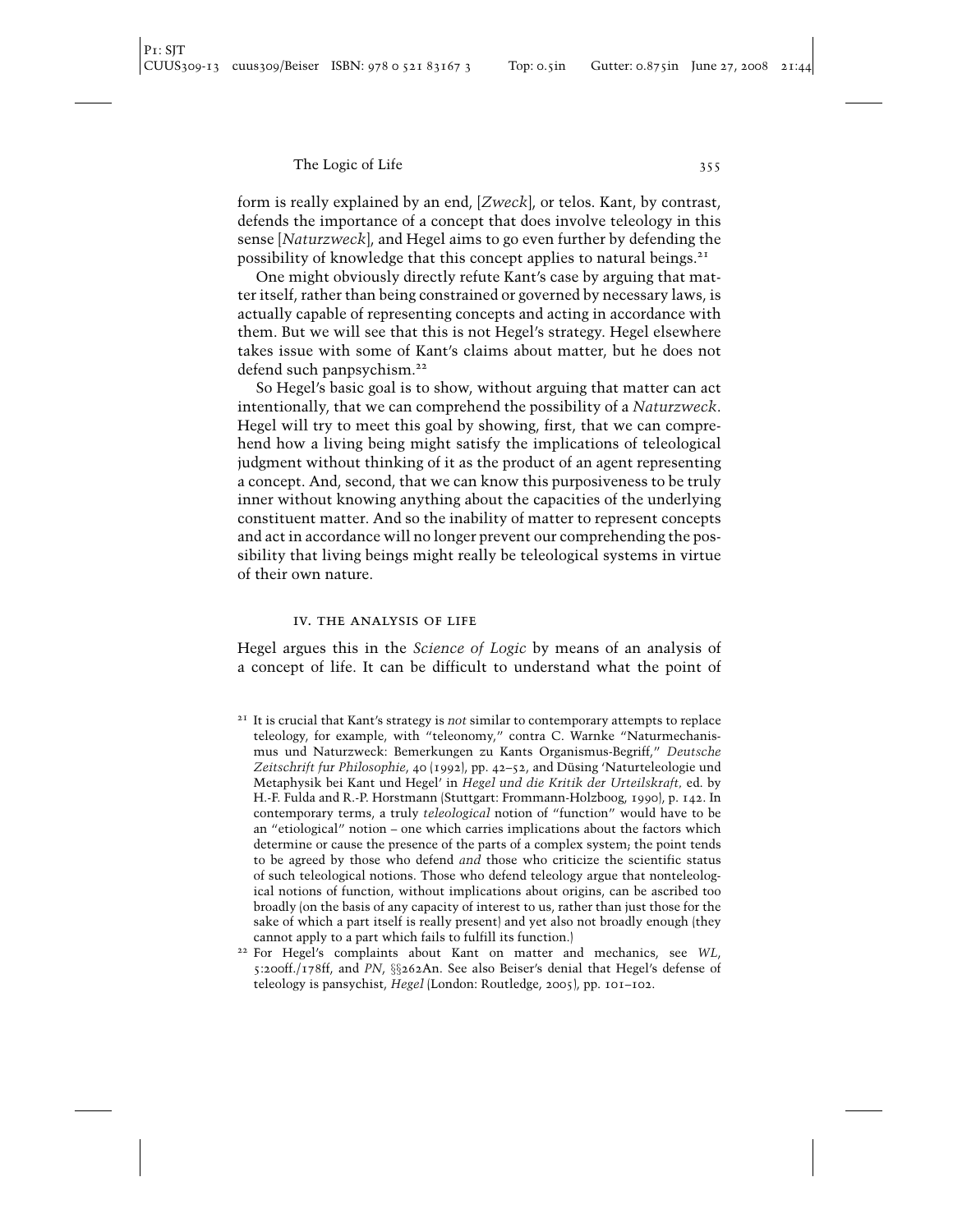the analysis is. It is not an attempt to give an a priori logical deduction of the features real living beings must have.<sup>23</sup> Nor is it a direct replacement for or competitor to Kant's analysis of the concept of a *Naturzweck*. Nor is Hegel seeking merely to reflect on our conceptual scheme in order to analyze our ordinary concept of life or living being. The analysis must be understood as a theoretical tool, or in terms of what Hegel seeks to do with it – in terms of how he will use it to argue that we can comprehend the possibility of a system with true inner purposiveness. But the best way to follow Hegel is initially to set aside questions about how the larger argument functions, and attend first just to the content of the analysis, or the content of Hegel's concept of life.

Hegel's analysis, and the crux of his philosophical response to Kant on teleology and biology, is found in a section called "Life" in both versions of the Logic. The analysis also provides the structure for Hegel's discussions of plant and animal biology in the Philosophy of Nature and elsewhere. In all of Hegel's treatments, the analysis has three requirements.

The first requirement mirrors Kant's analysis in terms of the relations between part and whole: "all the members are reciprocally momentary means as well as momentary ends."<sup>24</sup> Hegel puts the point more directly elsewhere: "the organs are the means of life, and these very means, the organs themselves, are also the element in which life realizes and maintains itself . . . this is self-preservation."<sup>25</sup>

But Hegel's concept of life also demands that a complex system itself requires some kind of assimilation from the outside environment in order to grow and preserve itself. In Hegel's terms: "in and through this process against an inorganic nature, it maintains itself, develops itself and objectifies itself" (*EL*, §219). Alternatively, it must be engaged in a "struggle with the outer world"  $(PN, \S 365 Z)$ .

Third, Hegel's concept of life also requires that individuals must be mortal, and must aim for the reproduction (e.g., sexual reproduction) by which a species endures.<sup>26</sup> So anything satisfying Hegel's concept must also pursue self-preservation in an additional sense: it must aim to

<sup>&</sup>lt;sup>23</sup> For example, "it is quite improper" to try to "deduce" the "contingent products of

nature" (*PN*, §§250).<br><sup>24</sup> *EL*, §§216. See Kant's similar formulation at *KU*, 5:375, to which Hegel refers at *EL*, §§57. In Hegel, see also *WL*, 2:420/766–767; *PN*, §§352; *PN*, §356.

<sup>&</sup>lt;sup>25</sup> Similarly, "the one exists only through the other and for the other, and all the members and component parts of men are simply means for the self-preservation

of the individual which is here the end" (*VPR*, <sup>17</sup>:503/330). <sup>26</sup> On mortality specifically, see *EL*, §221, *WL*, <sup>6</sup>:486/774, *PN*, §§375f., *VL*, <sup>213</sup>, and *VPN*, 184.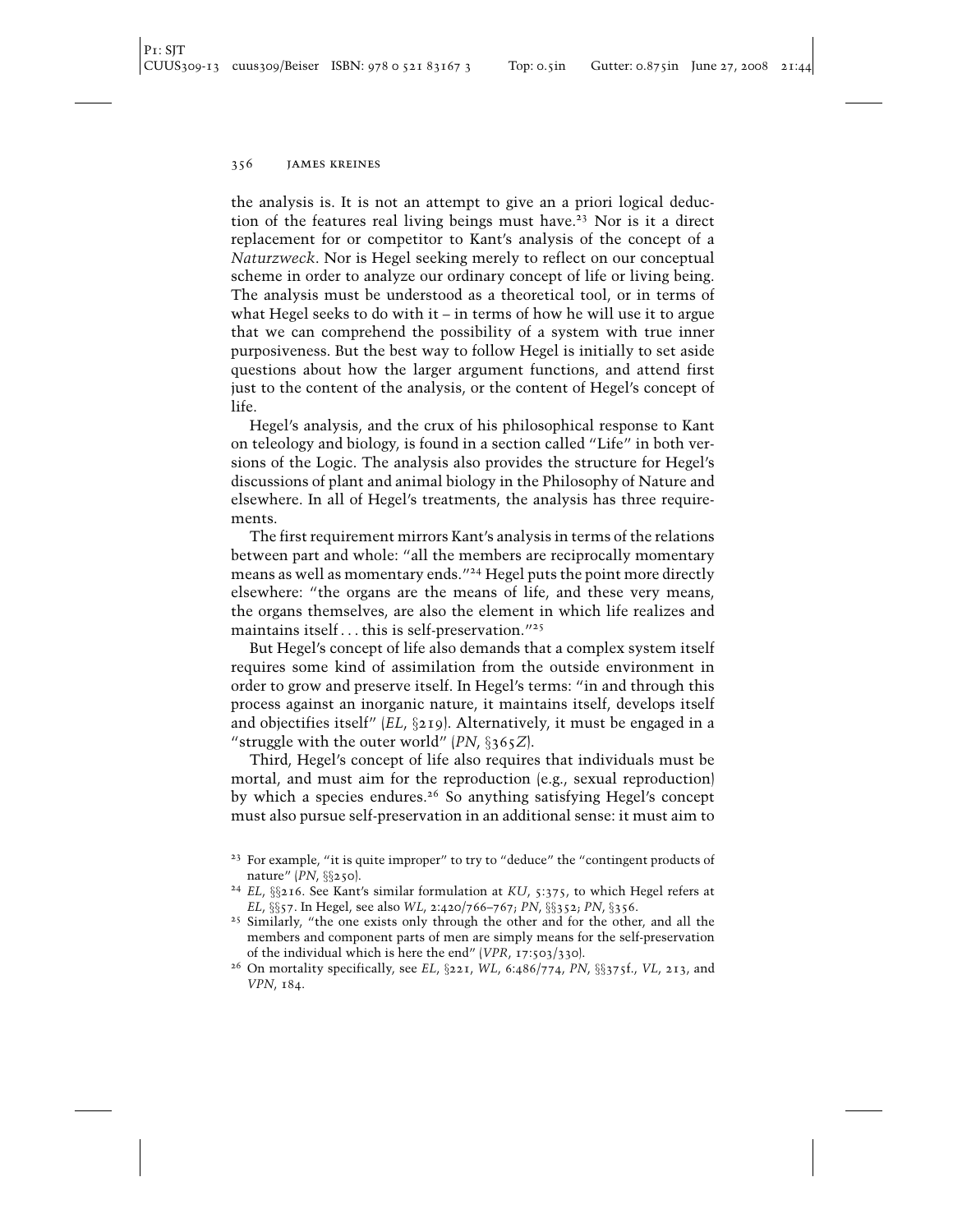reproduce itself – it "produces itself as another individual of the same species" (*PP*, 4:32/142). And survival of the species requires that selfpreservation in this latter sense dominates: "the end of the animal in itself as an individual is its own self-preservation; but its true end in itself is the species."<sup>27</sup> In Hegel's terms, the third requirement demands the "process of the *Gattung*" [genus, kind or species] or the *Gattungsprozess*. <sup>28</sup> (Hegel's term *Gattung* – usually translated as "genus" – can seem to suggest the idea that there is a perfect hierarchical classification system defined by clear necessary and sufficient conditions for different categories; Hegel's analysis does not require that claim, and he elsewhere denies it.<sup>29</sup> The requirements of the analysis alone fix the meaning of *Gattung* here: it refers to a general kind within which individuals reproduce, generating more individuals of the same kind. I will generally use "species" to refer to this idea.)<sup>30</sup>

Hegel's three requirements are interrelated in several ways. For example, the first governs internal structure. But combining this with the second and third requirements will generate additional demands on structure: if the parts are to be mutually beneficial, then they will have to be organized in a manner that realizes the capacities, or makes possible the activities, required for assimilation and reproduction.<sup>31</sup> It makes sense, then, for Hegel to say elsewhere that life requires a "system of activities which is actualized into a system of organs through which those activities proceed" so that "in this way the living thing is articulated purposefully; all its members serve only as means to the one end of self-preservation" (VPA,  $13:193/1:145$ ).

Finally, note that the structure of Hegel's analysis of the concept of life differs greatly from Kant's analysis of the concept of a *Naturzweck*. Kant's analysis itself consists entirely of two requirements governing

<sup>27</sup> *VGP*, 20:87; *VGP*, 3:185. Also on the way in which the end of preservation of the species trumps preservation of the individual, see *EL*, §§<sup>221</sup> and *WL*, <sup>6</sup>:484/773–

<sup>774</sup>. <sup>28</sup> For example, *WL*, <sup>6</sup>:486/774; *EL* §221; *PN* §367ff; *VL*, <sup>213</sup>. <sup>29</sup> Biology does not allow "an independent, rational system of organization" (*PN*, §§370) Life "in its differentiating process does not actually posses any rational ordering and arrangement of parts, and is not an immanently grounded system of shapes" (*PhG*, 178–179, 224–225). See also *VN*, 199. And "naturally there are also animals which are intermediate forms" (*PN*, §368*Z*). <sup>30</sup> "Species" is the best translation, for example, where Hegel refers to the propa-

gation of the "species" or "*die Fortpflanzung der Gattung*" (*PN*, §§365*Z*/9:492). I will continue to *also* use "kind" and *Gattung* because it is important that Hegel uses the same term for natural kinds, as in chemical kinds: for example, "the universal essence, the real kind (*Gattung*) of the particular object" (*WL*, 6:430/ <sup>728</sup>). <sup>31</sup> On these capacities, see *EL*, §218*Z*; *PN*, §344*Z*, §§354–358).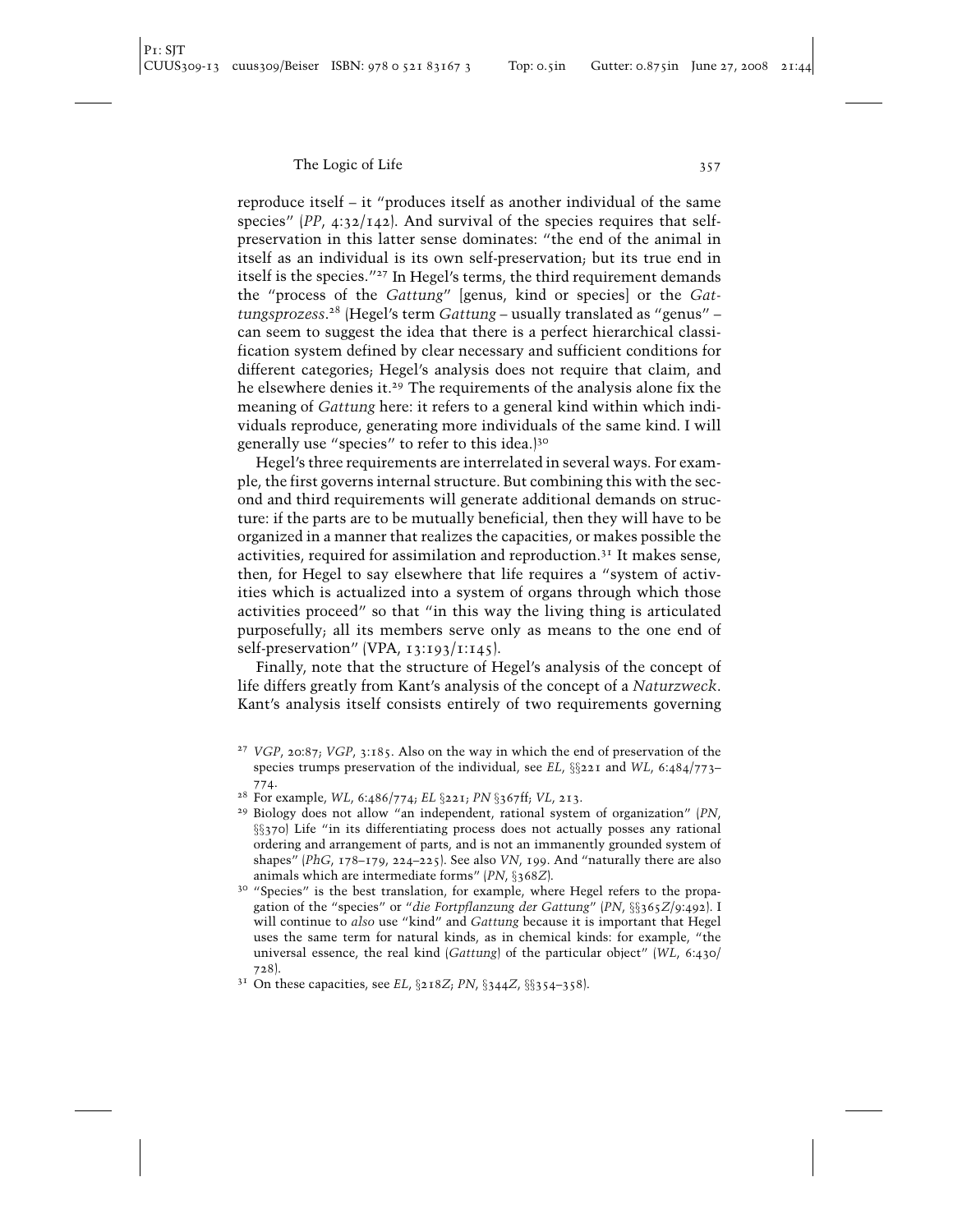specifically part-whole relations within a complex system.<sup>32</sup> He recognizes assimilation and reproduction. But he argues that the general philosophical problem concerning natural teleology is independent of these specific ways in which our experience of real living beings happens to suggest the self-organization of a *Naturzweck*. Hegel's analysis of life is more complex: It also demands a specific relationship between the whole and the outside environment and between the whole and other wholes of the same general kind or species. In itself, simplicity would be a philosophical advantage – unless Hegel can show that these additional features are relevant to, and in fact resolve, Kant's general philosophical problem concerning natural teleology.

# v. comprehending the origin of a naturzweck

This being Hegel, it is too much to hope for an immediately and easily transparent statement of how the argument of the "Life" section in the Logic is supposed to work. But I think we can see the answer clearly enough by considering how Hegel's analysis specifically relates to Kant's argument, and then working our way toward progressively better understandings of Hegel's initially opaque terminology. To begin with, it is the origin or genesis of a *Naturzweck* – we cannot comprehend how any origin could satisfy both of Kant's requirements. And Hegel's analysis of life does conspicuously address the topic of origins: the analysis requires reproduction, or "the generation of individuality" (*WL*, 6:486/774). The first question is, then, why should it be possible for a complex system to satisfy the implications of teleological judgment in virtue of this kind of origin, without requiring an originating representation of the whole?

To begin with, Hegel's analysis adds a distinction between something particular and something general or universal – between individuals and their general species or kind. Distinct individuals – parent(s) and offspring – are (though in many ways different) identical in one respect: they are the same in species or kind (*Gattung*). So there is a sense in which, in reproducing, an individual produces not something else but rather "produces itself as another individual of the same species" (*PP*, 4:32/142). Furthermore, the general structure of the offspring will generally be identical and determined by the parent(s); for example, "through the male and female natures, there emerges a determination of the entire structure" (*PN*, §365Z, <sup>9</sup>:459/377). And now we can see

 $32$  "All determinations of the concept of natural purpose that Kant introduces have to do with the relation of part and whole." See McLaughlin, "Kant's Critique of Teleology," p. 50.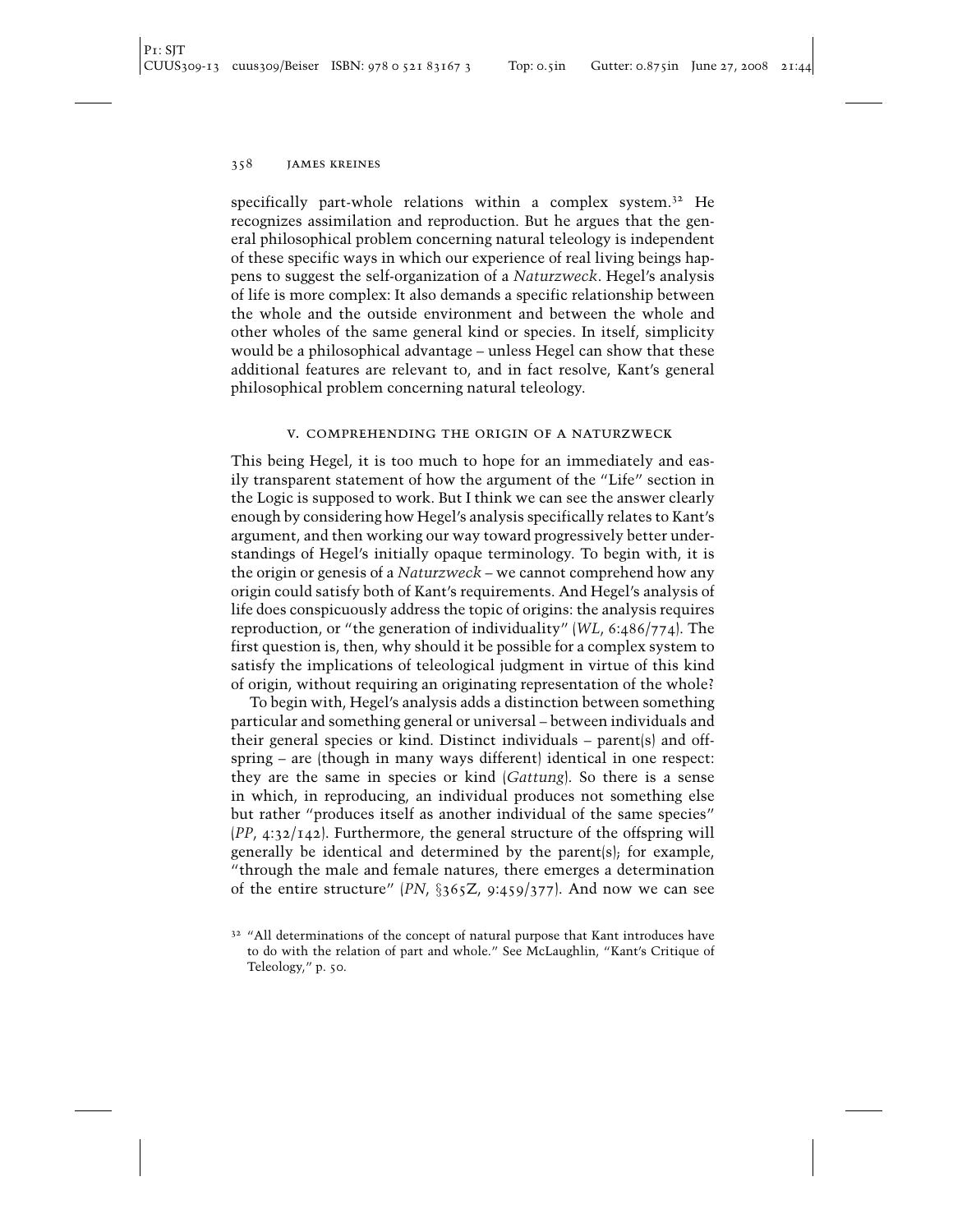how the general structure of a new organism precedes its development – not in the form or an intelligent designer's representation, but in the structure shared by the parent(s) and previous generations of the same species.

How does this help with teleology? Consider the question in terms of parts and whole, following Kant's analysis. Take as an example a tiger – I will call him Hobbes – and his claws. On Kant's account, the problem is this: how can the beneficial consequences of Hobbes's claws, once present in Hobbes, have any influence over the process, entirely prior in time, by which these very claws first came to be present in Hobbes? That is indeed problematic. But Hegel's analysis reconceives the problem. If different individuals are the same in structure, then they will have the same general kinds of parts or features – or "members," in the Hegelian terms we will come to below. The general kinds of parts of living beings – for example, claws, heart, lungs – have beneficial consequences for wholes of the species generally. For example, "the teeth, claws, and the like . . . it is through these that the animal establishes and preserves itself as an independent existence" (*PN*, §368*A*). Kant's problem will now look very different; the question is now: how can the beneficial consequences of a general kind of part possibly have influence over how a new instance of that same general kind of part came to exist within this new individual? This is no longer so problematic. Hobbes's claws will be a benefit to him. And, crucially, this is no coincidence: this general feature or "member" contributes to assimilation and so to the survival of tigers generally; and this general benefit has already helped to make possible the survival of previous tigers, and so also the production of Hobbes and his claws. More generally, a new individual and its new parts are possible only insofar as parts of that general kind are beneficial in relation to wholes of the same general kind. So the new individual meets Kant's demand that, in a teleological system the "parts (as far as their existence and their form are concerned) are possible only through their relation to the whole" (*KU*, 5:373). And we can comprehend in this way how a complex system might be throughout all its parts, "means and the instrument of the end" (*WL*, 6:476/766) Or, more specifically, might be such that "all its members serve only as means to the one end of self-preservation" (*VPA*, 13:193/1:145).

Some may feel that true teleology is somehow eliminated or reduced in an account of this sort. To be sure, intelligent design (as with artifact) is missing; but it is clearly Hegel's goal to show that Kant's analysis of teleology can be met without this, or without external purposiveness. More generally, Hegel specifically seeks to do without the requirement for an originating representation (whether this is supposed to be on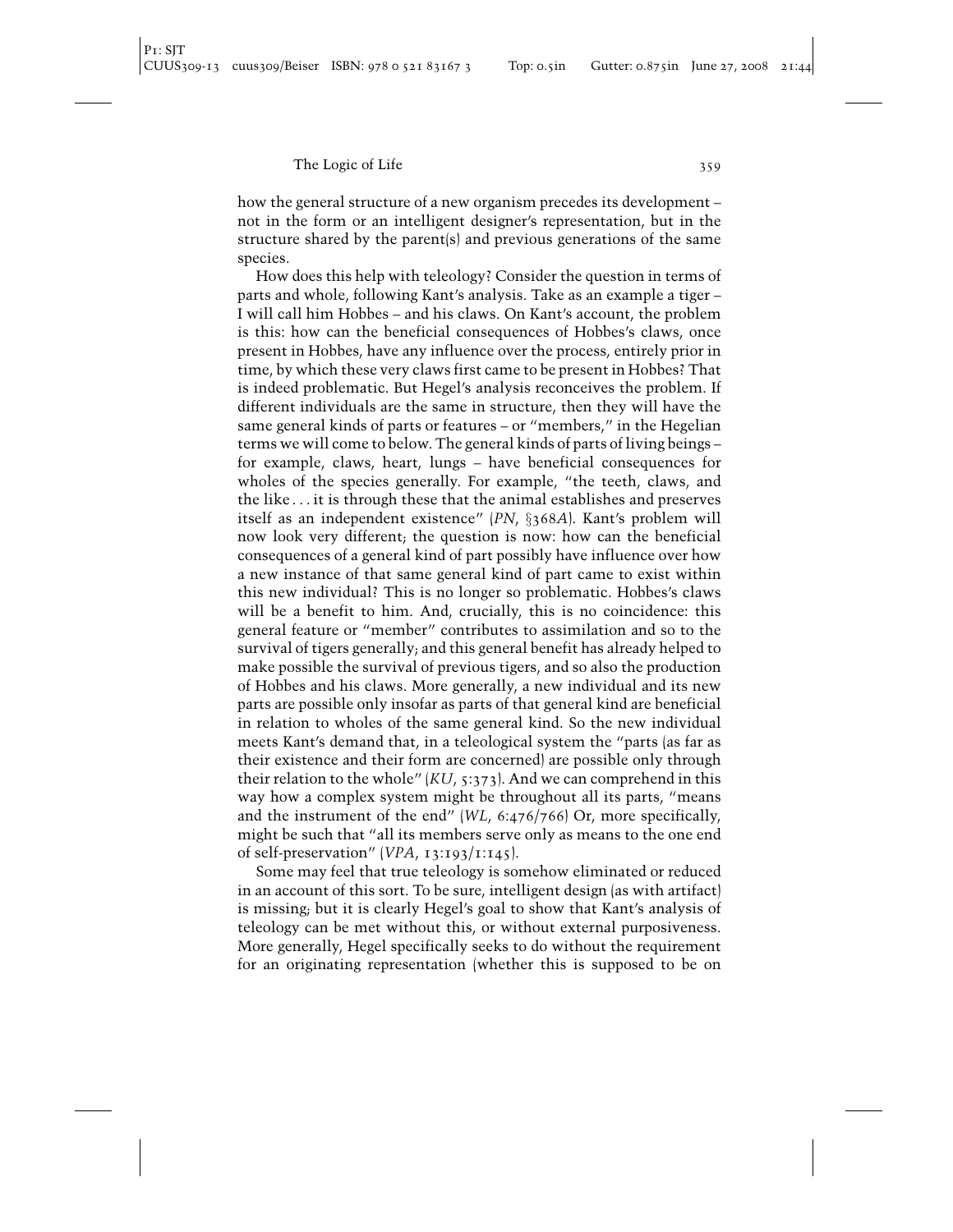the part of a separate designer, or whether matter itself is imagined to represent a goal and organize itself in accordance).<sup>33</sup>

And this is no defense of teleological explanation of the historical development of a species. But the *Logic* analysis of "life" makes no special requirements about how or even whether a biological species originates or develops in time at all. It does not rule in or out any stand on this topic. By not mentioning any of this, it treats the topic as an empirical matter not relevant to the resolution of the general philosophical problem concerning how teleology might explain the structure and development of a complex system such as an individual organism.<sup>34</sup> (Of course, Hegel elsewhere insists that "spirit" (*Geist*), or sometimes "self-consciousness," does develop progressively over time; but this is a distinct topic.)

One might certainly worry that the account sketched so far cannot render comprehensible genuine self-organization or true inner purposiveness. For Hegel's account does nothing to explain how we could get from mere matter alone to an organized living being, capable of assimilation and reproduction. But this is not itself the precise problem at issue between Kant and Hegel. To begin with, Kant does not hold that we cannot have knowledge of the existence of anything which we cannot explain in terms of matter and its laws; Kant allows knowledge of the existence of living beings which assimilate and reproduce, even though he thinks we lack such explanatory insight here.<sup>35</sup> Kant's problem is focused more directly on the concept of a *Naturzweck*. For the inner purposiveness of a *Naturzweck*, the structure of the whole would have to be due to the parts. This is why Kant sees questions about matter as relevant: to know that the structure of a material system is due to its parts we would have to know how its structure can and does emerge entirely from the law-governed behavior of the underlying matter. But to know this would be to know that this system does not have the kind of origin required for a teleological system at all.

One way to challenge Kant's conclusion here would be to offer an explanation of how matter alone might generate a genuinely

<sup>33</sup> And this leads Hegel to limited praise of the most famous *critics* of natural teleology: with the Stoics, "all external, teleological superstition is taken under their protection and justified," and Epicurianism (though wrong about natural teleology) at least "proceeds towards the liberation of men from this superstition" (*VGP*, 19:267/2:248). Hegel also compares the way in which Bacon's criticisms of natural

teleology at least help to counter modern superstitions (*VGP*, <sup>20</sup>:87/3:185). <sup>34</sup> Compare: Kant's analysis treats the phenomena of assimilation and reproduction as real but irrelevant to the general problem concerning the concept of a *Naturzweck*. This is obviously not to say that Kant denies the reality of those phenomena. <sup>35</sup> See, for example, the famous blade of grass claim is at *KU*, <sup>5</sup>:400.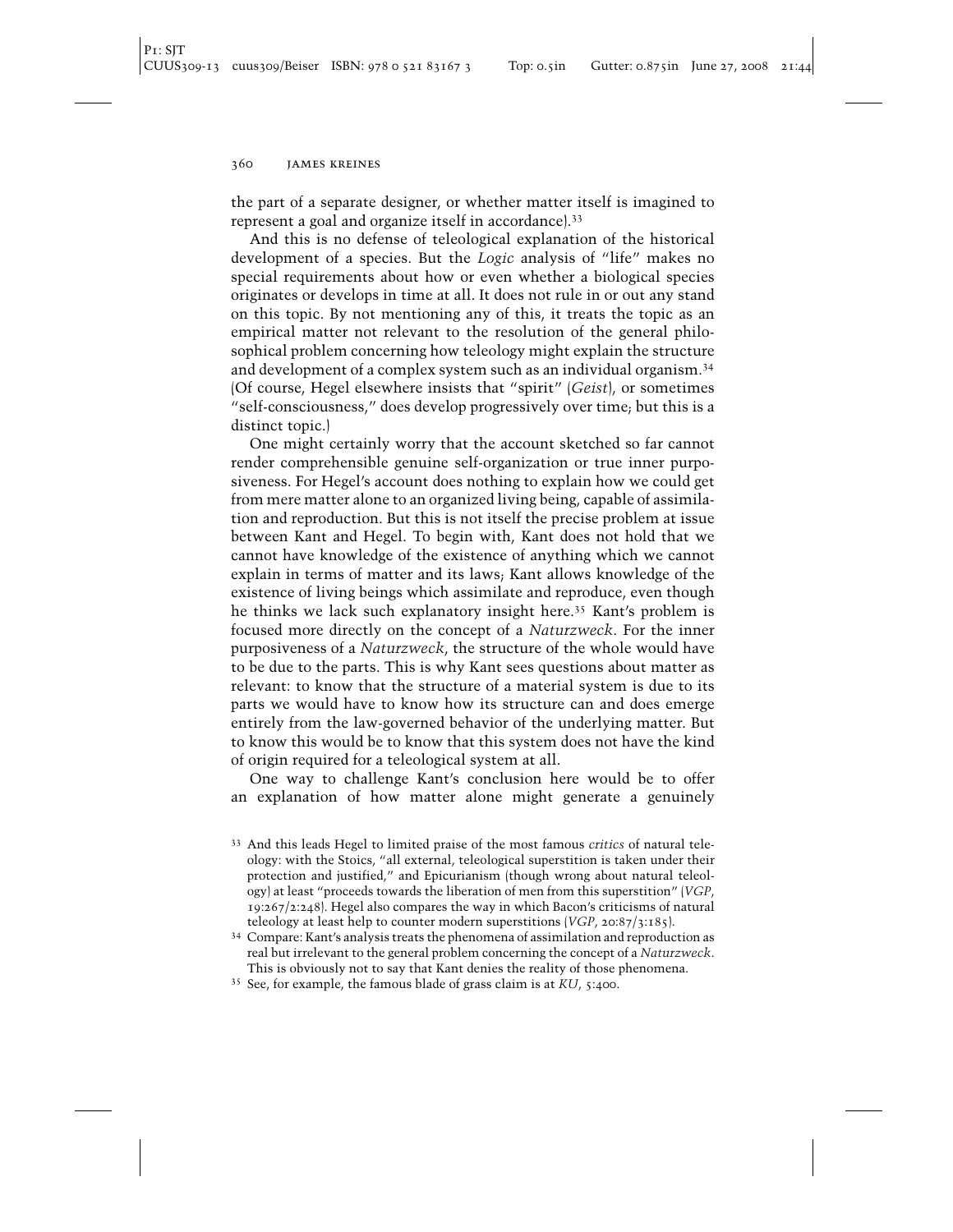teleological system. If we think that this is Hegel's way, then we will try to understand him as responding to Kant on grounds of some scientific theory of epigenesis, or vital forces, or something of the like. But the "Life" section of the Logic proposes nothing of the sort. Instead, Hegel argues that whether or not the structure of the whole depends on the parts, in the sense required for inner purposiveness, need not have anything at all to do directly with the capacities specific to the lowestlevel underlying constituent stuff or matter. The key here is again the connection between the particular and the general or universal, so that parent(s) and offspring are the same in species and in structure. The general idea is just that a new individual is self-organizing insofar as its structure is due to its own nature, in the sense of its species [*Gattung*]. To see the point, consider again the general kinds of parts or "members" present in parent(s) and offspring. It is the contribution of such parts in previous generations which makes possible the generation of a new individual with the same structure. So the structure of the new organism is not determined by something else or something other – the structure of the whole is due to the parts, in the sense of the general kinds of parts present within it.<sup>36</sup> In Hegel's terms (to which I will return below) living beings satisfy the requirements of inner purposiveness not in virtue of the relation between the whole and the mutually external material "parts" in space, but in virtue of the relation between the whole and the general kinds of parts or "members" (*WL*, 6:476/766). In this way, Hegel's analysis suggests that the specific nature of the lowest-level underlying material is irrelevant to the general question of whether or not something manifests true inner purposiveness.

Strictly speaking, it remains for Hegel to argue in the Philosophy of Nature that our empirical knowledge of plant and animal biology fits the analysis of life. But the main point here will be uncontroversial – after all, there are living beings, and they do assimilate and reproduce. The philosophical heavy lifting comes in the *Logic* argument for a conceptual conclusion: the concept of something that is a teleological system by nature or by virtue of inner purposiveness is not problematic; if we know something to satisfy Hegel's analysis, then we know it to be a *Naturzweck*.

<sup>36</sup> Or consider Kant's official formulation – the demand that the "parts be combined into a whole by being reciprocally the cause and effect of their form" (*KU*, 5:373). Take the tiger for example: one feature (like the claws) contributes toward making possible the generation of a new tiger with many different features (like lungs, legs, etc.); all those other features also contribute toward making possible the generation of a new tiger with claws. So the claws as a general feature of tigers contributes to causing all the parts of our new tiger; and the other general features of tigers also contribute to causing the claws in our new tiger.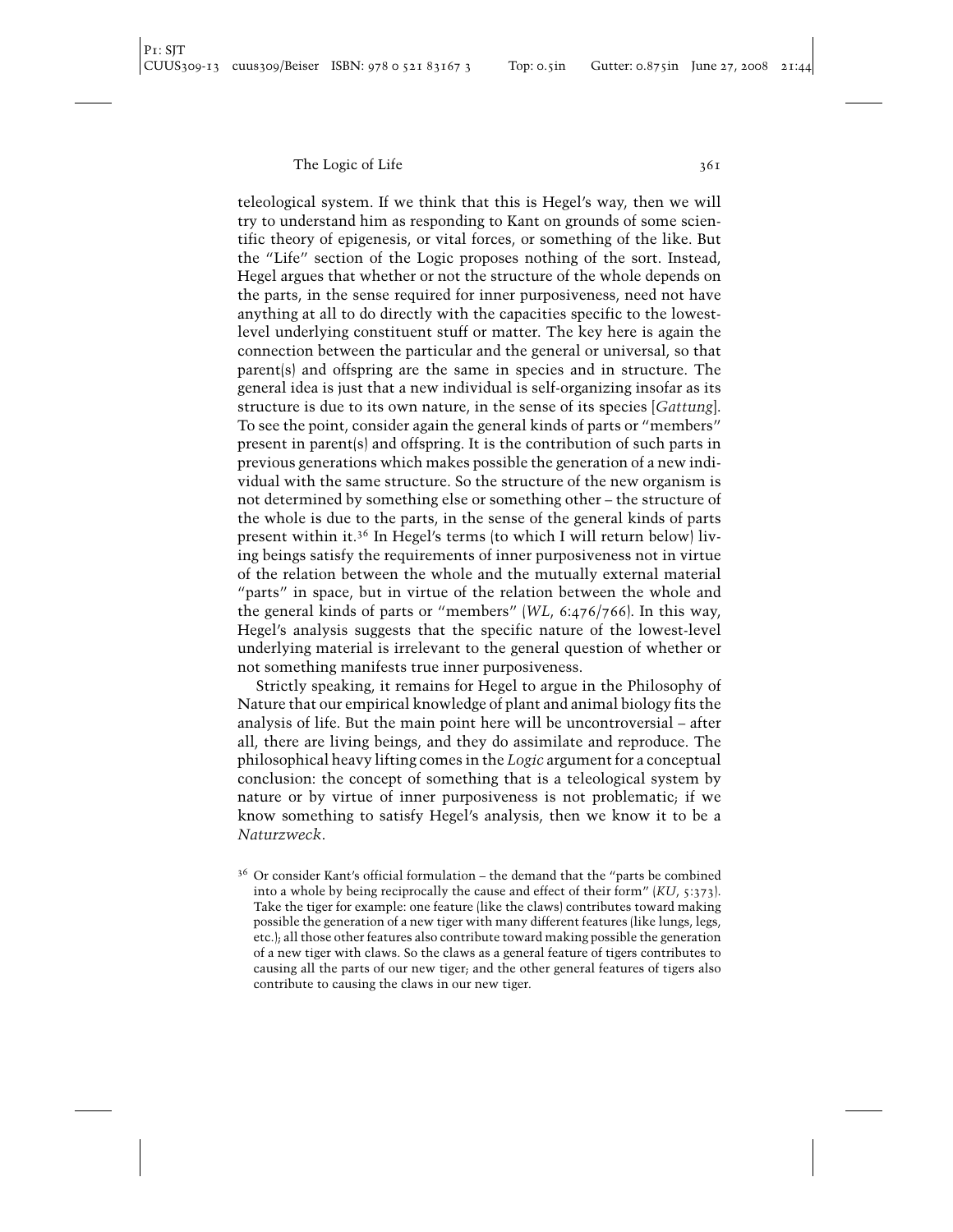# vi. immediacy, the concept, and aristotle's **INFLUENCE**

I turn now to consider some of the distinctive ways in which Hegel presents his case and his conclusions. To begin with, we must attend to the way in which Hegel presents the three parts of the "Life" section of the Logic not as an articulation of three merely stipulated requirements of a concept of life, but as three steps of a unified course of argument. To do so, we must follow his use of the term "immediate" there. Initially, Hegel's analysis governs only part-whole relations or "the process of the living being inside itself" (*EL*, §217). Here Hegel is arguing that an analysis governing only part-whole relations within a system, such as Kant's, would indeed make the genesis or origin of inner purposiveness into a mystery. In Hegel's terms, there can be here no mediation through which we could either comprehend this possibility; the first step concerns only a "first, immediate individuality" (*WL*, 6:437/764). Or, at this point, an assertion that there is something that is a teleological system by nature could only be an immediate "presupposition" which is impossible to make good. But this begins to change once we move toward Hegel's analysis of what he calls "the universal concept of life." So once Hegel concludes his second step, and begins to introduce the third, he looks back on the first step and says that "the living individual, at first disengaged from the universal concept of life, is a presupposition that is not as yet authenticated by the living individual itself." But now, given Hegel's account, "its genesis, which was an act of presupposing, now becomes its production" (*WL*, 6:484/772–773). The conclusion of the argument is this: only by focusing on assimilation and reproduction can we comprehend the possibility of the origin of something that would be a teleological system by nature. In Hegel's terms, the significance of the third requirement and the completed analysis is that "the living individual, which was at first presupposed as immediate, is now seen to be mediated and generated" (*EL*, §221).

And we cannot understand Hegel's presentation of his conclusions about teleology and biology without attending to his use of the term "the concept" [*der Begriff*]. Hegel argues that there can be a teleological system without need of an originating representation the whole. So Hegel naturally seems to be challenging Kant's claim that there can be a teleological system only where there is an originating concept of the whole. But part of the reason that Hegel accords such broad philosophical significance to the topic of teleology and biology is that he sees his argument differently here. Hegel takes himself to be accepting Kant's demand for an originating concept, while showing that this demand can be met by something unlike a "concept" in any ordinary sense of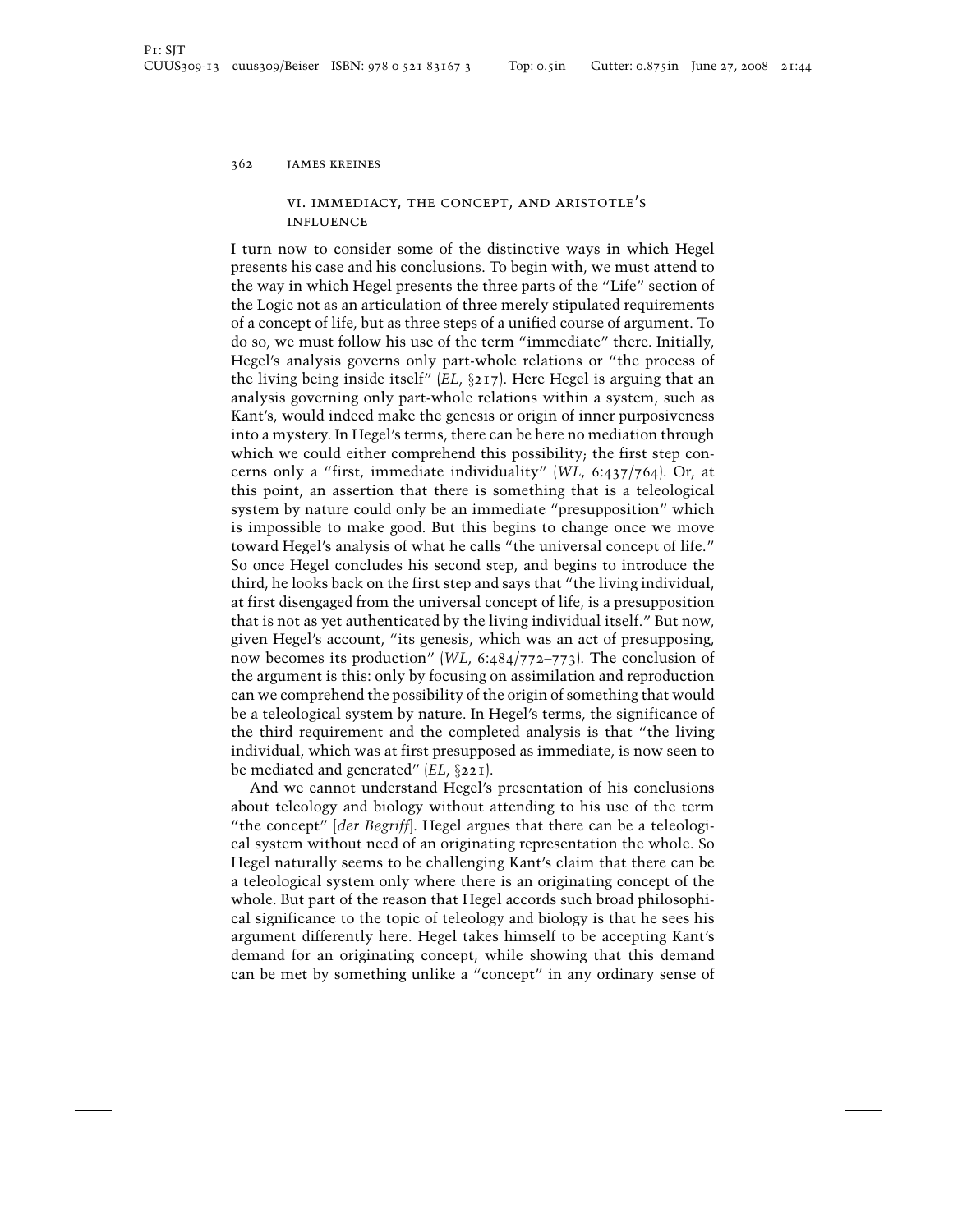that term. It can be met by what Hegel calls "the concept" [*der Begriff*]. More specifically, in biological cases "the concept" is the kind or species [*Gattung*]. It makes sense to use the term "concept" here insofar as the *Gattung* is something general or universal – insofar as there are multiple instances of one and the same kind. But "the concept" in this sense is in no way dependent on its being represented by an agent. Nor is it dependent on its somehow containing representations of necessary and sufficient conditions of its application, or (as in Kant's account of concepts) containing "marks." Individuals of a given kind distinguish themselves from everything else in their struggle to survive: "the animal establishes and preserves itself as an independent existence, that is, distinguishes itself from others" (*PN*, §368*A*). And such individuals bind themselves together as instances of one and the same general kind by relations of reproduction, so that the "product" of this process is "the realized species (*Gattung*), which has posited itself identical with the concept (*der Begriff*)" (*WL*, 6:486/774). Clearly the *Gattung* here is not a "concept" in any ordinary sense, or any sense in which one might say that it is "only a concept" of ours; it is rather what Hegel sometimes calls an "objective concept."<sup>37</sup>

The general question at issue here is this: Are concepts of the different biological species only abstractions of ours, or are the species themselves independently real and explanatorily important features of the world? This is still debated in today's extremely complex disputes about the nature of a biological species, so we must not assume without further investigation that Hegel's answer is scientifically obsolete.<sup>38</sup>

- <sup>37</sup> On "only a concept," see, for example, *WL*, 6:258/587. On "objective concept,"
- see, for example, *WL*, 6:271/597.<br><sup>38</sup> On the contemporary debate, see especially E. Sober, "Evolution, Population Thinking, and Essentialism," *Philosophy of Science,* 47 (1980), pp. 350–383. He takes issue with Mayr's claim that "only the individuals of which the population are composed have reality" (pp.  $351-352$ ). Sober also points out that neither temporal changes nor diversity of individuals nor vague boundaries suffice to refute "essentialism" – though Sober thinks that there is something else wrong with that view. But issues concerning "essentialism" are complicated, in part because there is no agreement about what that view involves. And the issues concerning the biological species are complex, in part because it is also popular to hold that a species is an *individual.* But this does not necessarily rule out something like Millikan's treatment of biological species as "real kinds" as opposed to "nominal kinds." See R. G. Millikan, "Historical Kinds and the Special Sciences,"*Philosophical Studies*, 95 (1999) pp. 45–65. Finally, contemporary defenses of teleology generally require treating the general *traits* of a general *species* as real and explanatorily important features of the world; for example, Millikan's definition of function refers to "traits having been causally efficacious." See "White Queen Psychology and Other Essays for Alice," (Cambridge, MA: MIT Press, 1993), p. 41.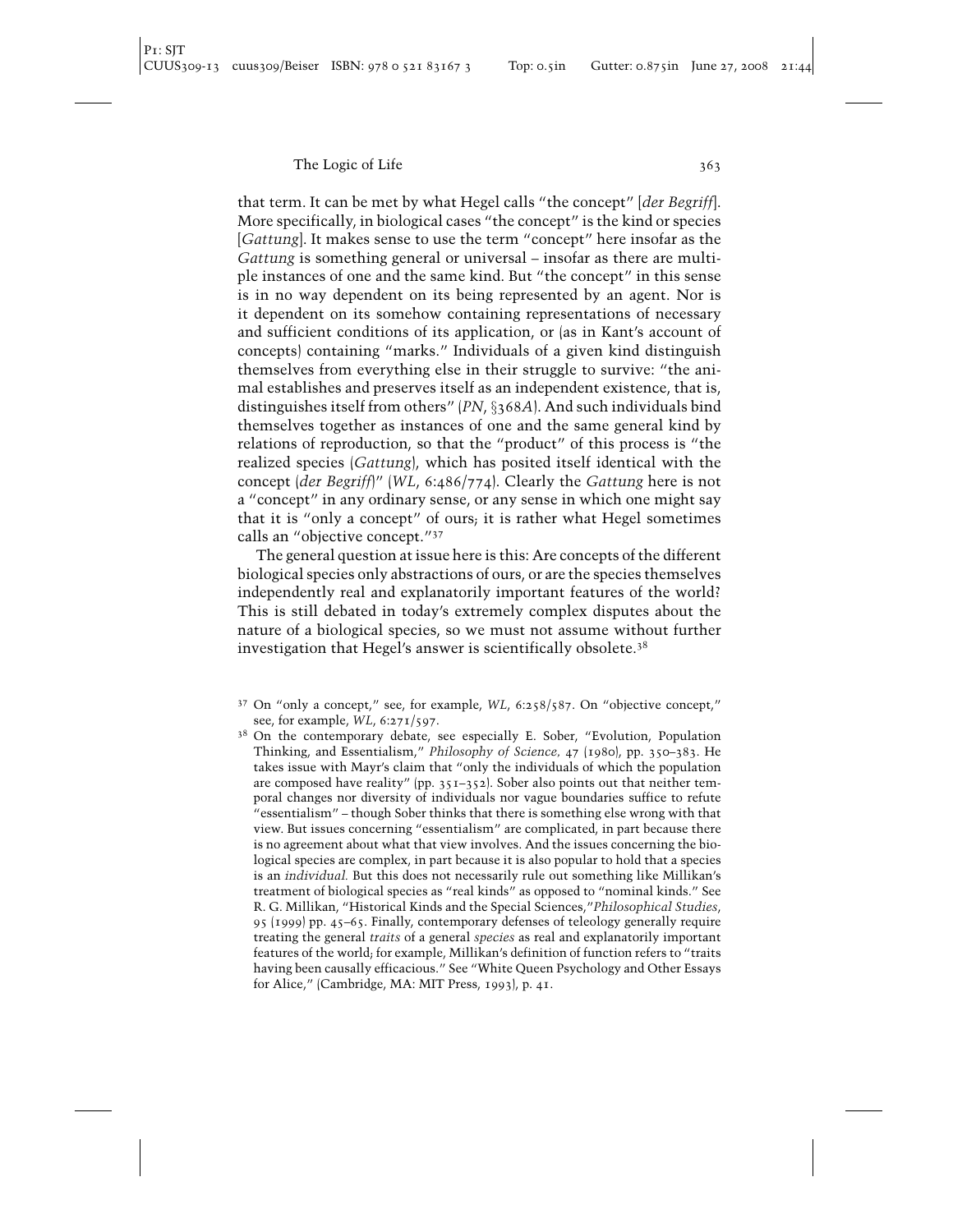Furthermore, Hegel's defense of natural teleology does not rest on the mere assumption of a sweeping metaphysical claim – such as the claim that there is a perfectly knowable "absolute" of some kind, or that reality must somehow be completely transparent to or identical with thinking, and so forth.<sup>39</sup> On the contrary, further consideration of Kant's analysis of inner purposiveness is so important because it is supposed to provide philosophical support for Hegel's metaphysics. To begin with, attention to self-preservation and reproduction is supposed to demonstrate something about "the concept," or show us a philosophically interesting way in which something general or universal – a species or kind [*Gattung*] – can have an effective impact within the world without being represented.

And it is easy to see that Hegel's general claim about "the concept" is indeed essential to his defense of natural teleology. The basic ideas are these: the structure of a new individual is prior in time, not in a representation but in the general species or "the concept"; and the new organism is not the product of something entirely other or external because it is determined by this general nature, species, or "concept" shared with previous generations. Hegel puts the point directly: "since the concept (*der Begriff*) is immanent in it, the purposiveness of the living being is to be grasped as inner" (*WL*, 6:476/766). Similarly, a philosophical view like Kant's must see the possibility of real inner purposiveness as an "incomprehensible mystery" specifically "because it does not grasp the concept, and the concept as the substance of life."<sup>40</sup>

Hegel's presentation is also influenced by his view that his basic ideas are present in Aristotle.<sup>41</sup> First of all, on Hegel's account, Aristotle recognizes and resolves the backwards causation problem. It is at least easy to see how one could read Aristotle in this way. Aristotle says that final, formal, and efficient causes can be "one and the same" in natural cases. How can the efficient cause which begins a process of

- <sup>39</sup> At least when it comes to the topic of inner purposiveness, Hegel's criticism of Kant does not fail to be "immanent" by requiring some such assumption. Contrast K. Düsing, "Das Problem der Subjektivitat in Hegels Logik," Hegel-Studien. Beiheft 15 (Bonn: Meiner, 1976), p. 119 and P. Guyer, "Thought and Being: Hegel's Critique of Kant's Theoretical Philosophy", in *The Cambridge Companion to Hegel,* ed. by Frederick Beiser (Cambridge, UK: Cambridge University Press, <sup>1993</sup>). <sup>40</sup> Or, more specifically still, because such views treat concepts as *representations* –
- as "the formal concept" (WL, 6:472–473/763), or what Hegel elsewhere calls "the subjective or formal concept" (*EL*, §§162). <sup>41</sup> Kant's advance in conceptualizing inner purposiveness is really supposed to be a
- "resuscitation" of Aristotle's insights (*EL*, §§204*A*), better developed by Aristotle insofar as they are free of Kant's limitation of teleology to a merely subjective status (*VGP*, 19:177/160).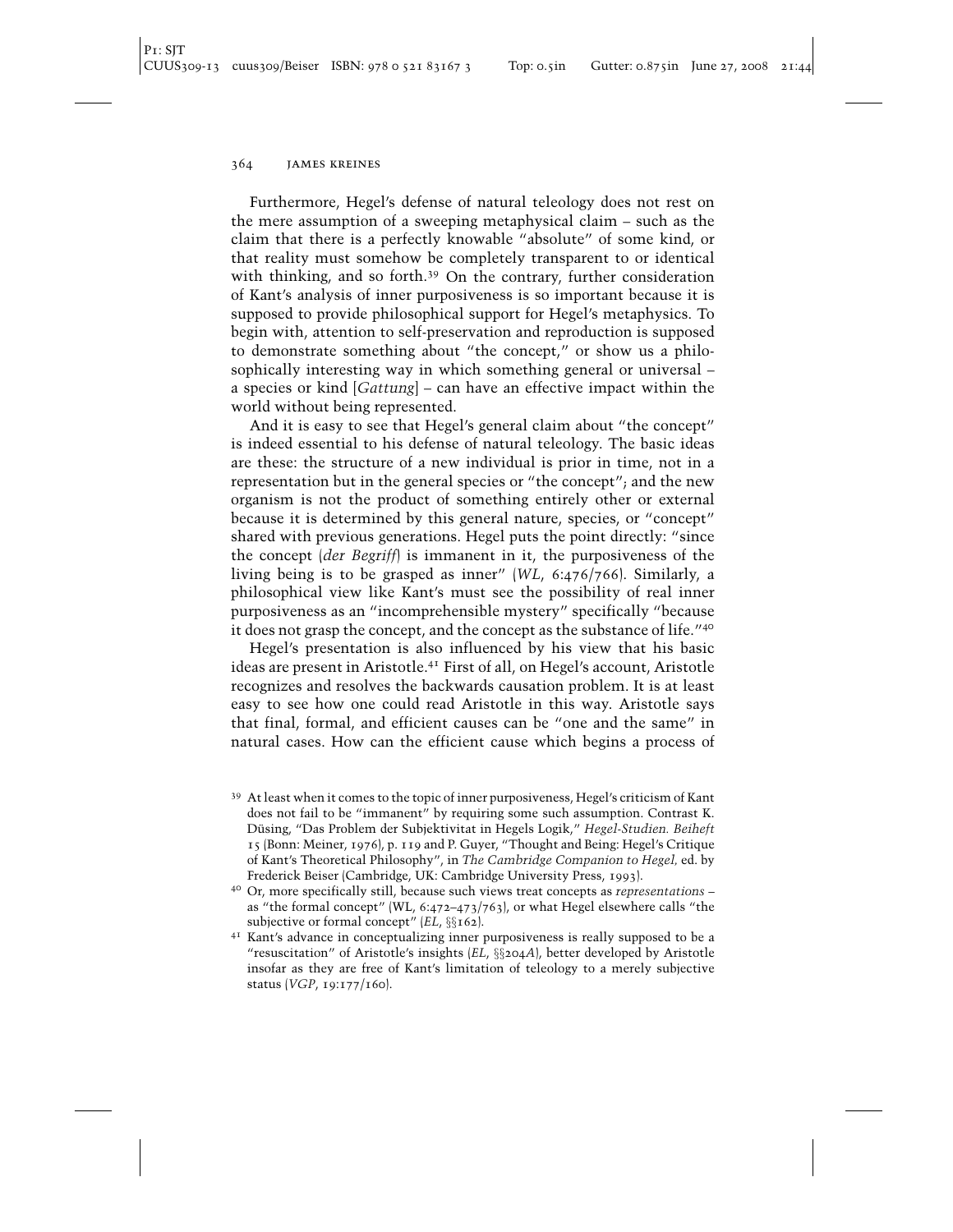development be the same as the form of the developed organism which is the end of that process? Because the same form was already present in the parents: "That from which the change originates is the same in form as these. Thus a man gives birth to a man."<sup>42</sup> Note Hegel's gloss on this point from his lectures on Aristotle:

That which is produced is as such in the ground, that is, it is an end (*Zweck*), kind (*Gattung*) in itself, it is by the same token prior, before it becomes actual, as potentiality. Man generates men; what the product is, is also the producer. (*VGP*, 19:176)

And Hegel follows the view he sees in Aristotle: Hegel insists that, when considering teleology, "we must not merely think of the form of the end as it is in us, in conscious beings." We must distinguish the manifestation of "the end" in living beings, where "beginning and end are alike. Self-preservation is a continual production by which nothing new, but always the old, arises" (*VGP*, 18:384/1:333).

As this last passage suggests, Hegel also sees Aristotle as connecting natural teleology closely with the end of self-preservation. Hegel uses as an example the development of a seed "directed solely to selfpreservation." This, Hegel says, is Aristotle's "concept of the end as preservation." This, Hegel says, is Aristotle's "concept of the end as  $A_{\text{u}:9:6,14}$  immanent"  $\left(PN, \frac{6}{245}Z/9:14/6\right)$ . Again, it is not hard to see what Hegel meant? is thinking of in Aristotle. Aristotle identifies (in some sense needing interpretation) "soul" with the characteristic activities for which something is organized. For example, "if the eye were an animal, sight would be its soul."<sup>43</sup> Hegel praises Aristotle for treating "the soul" not "as a thing" but rather in terms of "activity"; but the similarities and differences here are complex and in need of separate discussion.<sup>44</sup> What is important for us is Aristotle's claim that specifically the "nutritive soul" is that "in virtue of which all are said to have life." And the activities of the nutritive soul are assimilation and also self-preservation in the sense of reproduction: "the acts in which it manifests itself are reproduction and the use of food."<sup>45</sup> Furthermore, Aristotle appeals to the natural

**Au: 18:333, 383 meant? This should be 18:384 in the German and 1:333 in the English.** This is correct now

in this text

**meant?**

/ is probably more consistent but , is fine if you prefer

<sup>42</sup> *Physics*, 2.7, 198a. Contrast deVries' account of Hegel: "the ancients saw no problem about the status of teleological judgments or explanations. Final causes were one of the four Aristotelian 'becauses,' so questions about teleology were always in order in the Aristotelian system." See his "The Dialectic of Teleology," *Philo-*

*sophical Topics*, <sup>19</sup> (1991), pp. <sup>51</sup>–70. <sup>43</sup> *De Anima*, <sup>2</sup>.1 412b. <sup>44</sup> *VGP*, <sup>19</sup>:199; *VGP*2:181. For more on Hegel on "the soul" and Aristotle's influence here, see especially deVries, *Hegel's Theory of Mental* Activity (Ithaca: Cornell University Press, 1988) and M. Wolff, *Das Koerper-Seele-Problem: Kommentar zu Hegel, Enzyklopadie (1830),* §*389.* (Frankfurt: Klosertmann, <sup>1992</sup>). <sup>45</sup> *De Anima*, <sup>415</sup>a.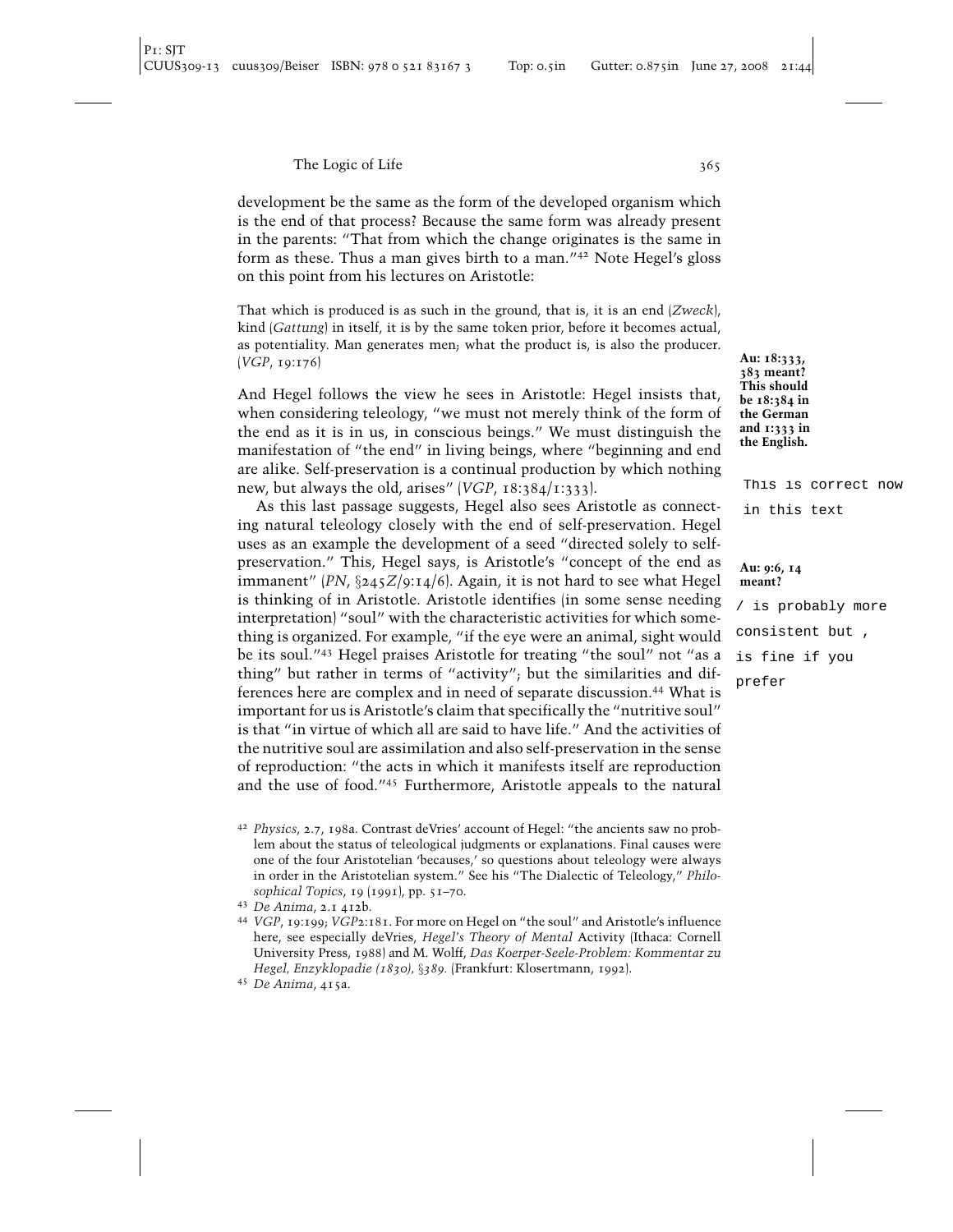end of self-preservation, common to all life, in explaining more specific biological capacities. For example, he explains in these terms why selfmoving beings have the capacity of sensation: "Every body capable of forward movement would, if unendowed with sensation, perish and fail to reach its end, which is the aim of nature; for how could it obtain nutriment?"<sup>46</sup>

Hegel's basic approach to natural teleology combines this last idea with the idea that parent and offspring are the same in form. To elaborate on Aristotle's last example: Why does an individual self-moving animal have the power of sensation? Because the power of sensation is required by the natural or immanent end (or telos) of self-preservation. If this general kind of animal did not have the power of sensation, then it could not assimilate and survive. In that case, previous generations would not have reproduced. So only insofar as sensation allows self-preservation can there come to be a new individual of the same kind with the same power.<sup>47</sup>

# vii. teleology and mechanism

Hegel also seeks to follow Aristotle in another respect. Hegel sees Aristotle as defending natural teleology while also holding that matter is governed by necessity, or that "necessity" is also present or active "in natural things." Hegel praises Aristotle's philosophy of nature for defending "two determinations: the conception of end and the conception of necessity" (*VGP*, 19:173/2:156).

To be sure, Hegel does not hold that living beings can be explained in two different ways; they can only be explained in teleological terms. The basic reason is that a living being has by its own nature an intrinsic end or purpose. And it has parts or "members" which are themselves means to the intrinsic end. Neither matter nor chemical substances fit the analysis of life, and neither have intrinsic ends in this sense. So the nature of living beings and their "members" is neither mechanical nor chemical. To be a living being or the "member" of a living being, then, is not

<sup>46</sup> *De Anima*, 434a–b. I am borrowing this passage, and this way of making the case for the importance of self-preservation in Aristotle, from Richardson (unpublished, p. <sup>71</sup>). <sup>47</sup> I make no argument as to whether this combination of ideas really is already

present in Aristotle. Recent philosophical defenses of elements of Aristotle's account of natural teleology see this combination as present in Aristotle himself. See, for example, Lennox, "Teleology," p. 327; D. J. Furley, 'What kind of cause is Aristotle's final cause?' in *Rationality in Greek Thought* ed. by M. Frede and G. Striker (Oxford: Oxford University Press, 1996), p. 73, and also Richardson's comments on this kind of reading (unpublished, 104f.).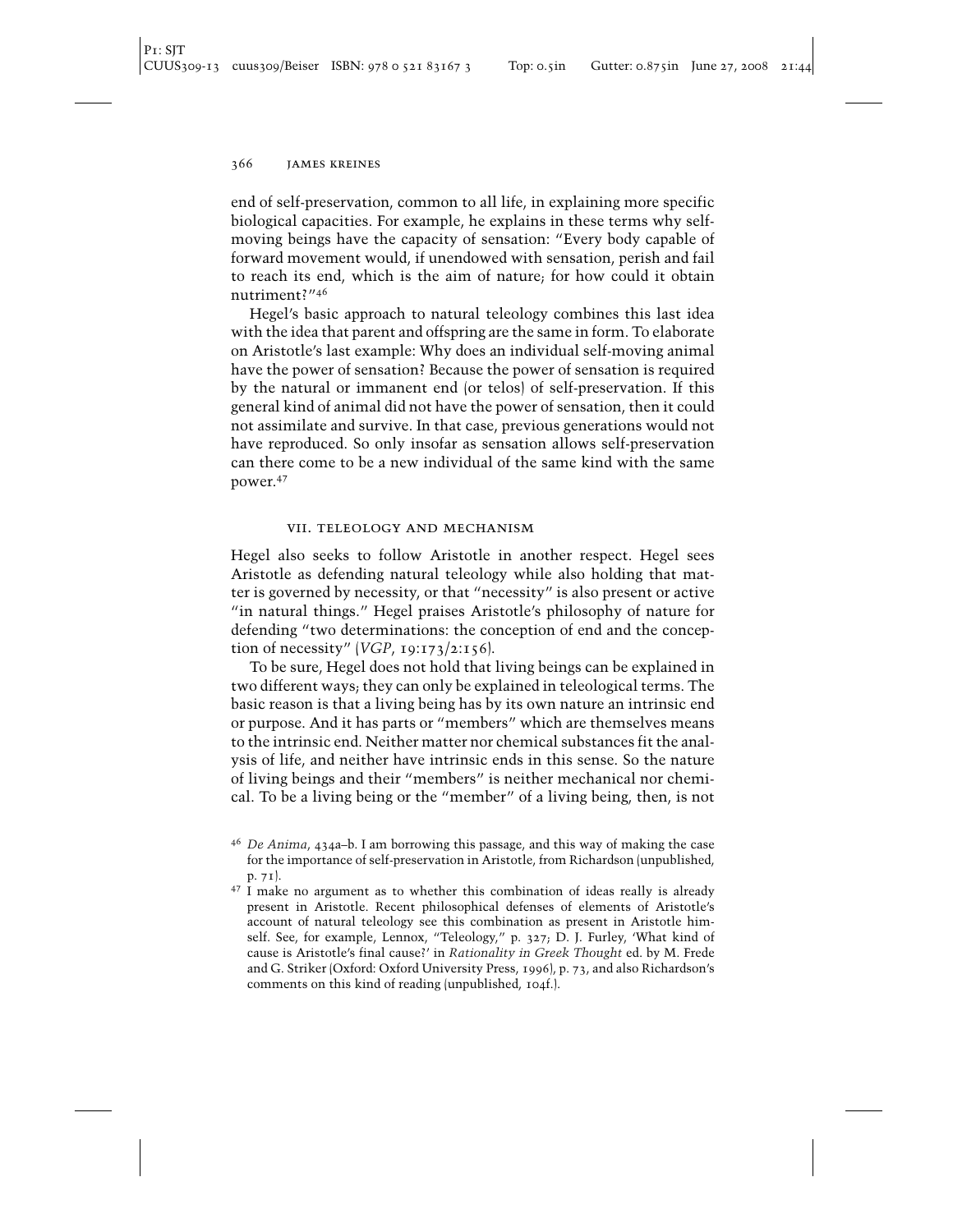to have a certain material or chemical composition; it rather involves having an intrinsic end. In Hegel's terms, the living being as such does not have, strictly speaking, mutually external "parts" in space; it has "members" present because they are means to an end: "the objectivity of the living being is the organism; it is the means and instrument of the end . . . in respect of its externality the organism is a manifold, not of parts but of members."<sup>48</sup> And such "members" "are what they are only by and in relation to their unity" – only insofar as they are means to the end of the whole.<sup>49</sup>

This is not to deny the applicability of lower-level forms of mechanical and chemical explanation within the spatiotemporal bounds of a living being. So long as we have no teleological ends or purposes in view, what we explain by this means will not itself be living being as such – nor will it be the "member" of a living beings as such. So Hegel says of the living being that "the mechanical or chemical relationship does not attach to it." He adds, however, that "as externality it is indeed capable of such relationships, but to that extent it is not a living being." Hegel then puts the point in terms of two distinct ways we can "take" or "grasp" an object under investigation: "When the living thing is taken (*genommen*) as a whole consisting of parts, or as anything operated on by mechanical or chemical causes . . . it is taken (*genommen*) as a dead thing." But we can also "grasp" (*fassen*) it as "living being" in terms of a "purposiveness" that is genuinely "inner" (*WL*, 2:419/766).

Hegel's favorite example is the process by which assimilated external elements make their way into the blood – afterward, these elements have taken on the intrinsic end of the whole, or become something which is whatever it is only in relation to the whole. This transition cannot be understood in terms of necessitating causes (*WL*, 6:228/562). But Hegel does not deny that we can apply mechanistic and chemical explanation within the blood stream; what he denies is that this can ever explain blood as such: "blood which has been analyzed into these constituents is no longer living blood" (*PN*, §365*Z*; see also *EL*, §219*Z*). For to be blood is not to have a certain chemical constitution, but to be a means to mediate ends and thereby to the intrinsic end of self-preservation (e.g. we might say that it is to be a means to the end of distributing oxygen throughout the body, and thereby to self-preservation). More broadly, we can explain the behavior of the substances and reactions found along the way of the broader process of assimilation in "inorganic" terms, in which case their interconnection or organization will be "superfluous." But this does not conflict with the claim that all of these things are

<sup>48</sup> *WL*, <sup>6</sup>:476/766. See also *VL*, pp. <sup>210</sup>–211. <sup>49</sup> *EL*, §§216*Z*; see also *WL*, <sup>2</sup>:419–420/766; *PN* §350*Z*.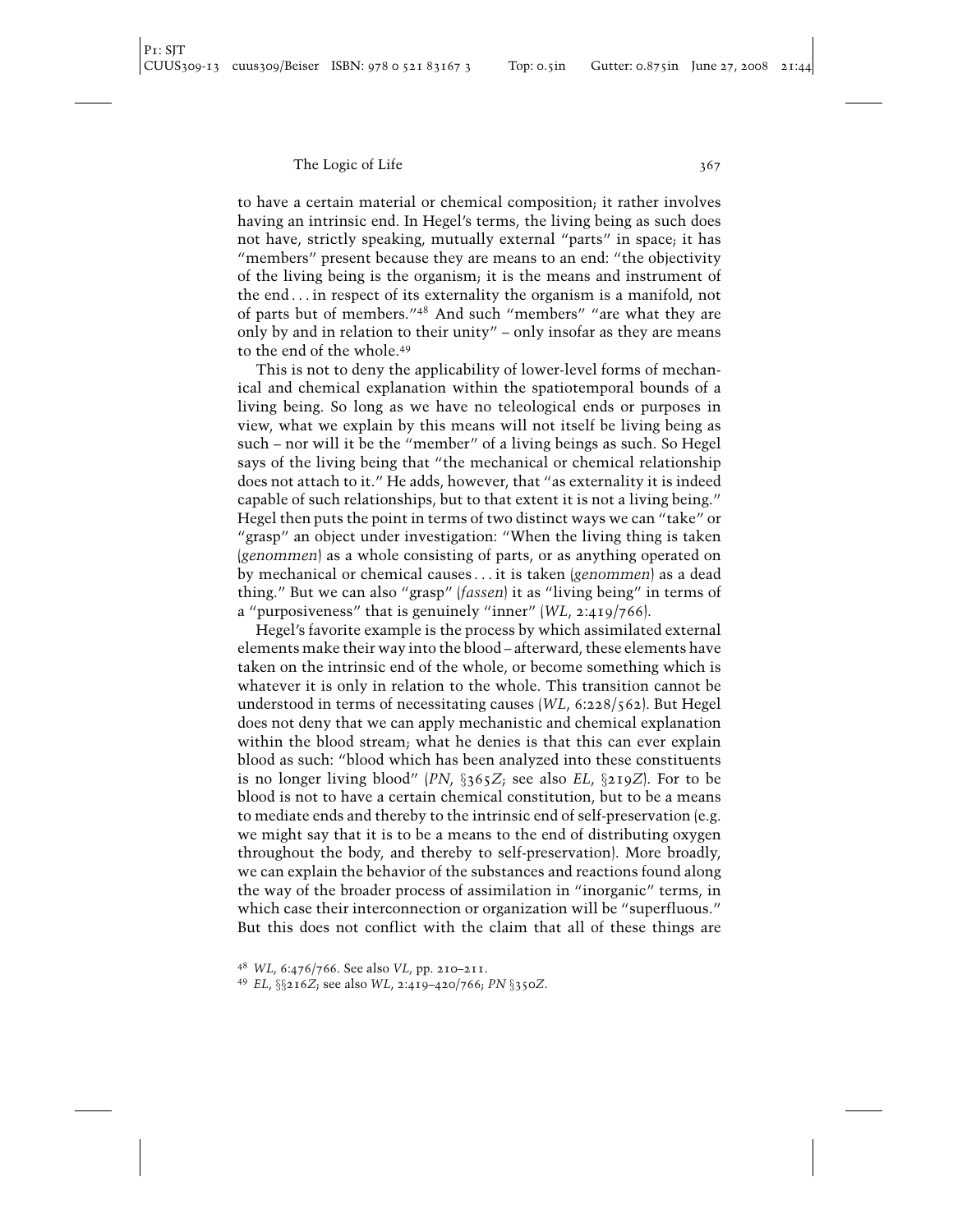present, in this particular arrangement, all for the sake of an end: "but still the course of organic being in itself occurs for its own sake, in order to be movement and thus actuality" (*PN*, §365*Z*/9:485).

Some may worry that the applicability of lower-level explanations to all matter should exclude the possibility of teleological explanation of anything. This topic is important, but I will not pursue it further here. For unlike Kant's worries arising from the backwards causation problem, such exclusion problems do not specifically concern the problem of teleology without design. If exclusion is a problem, then it will also threaten design. If exclusion is a problem, then it will threaten all higher-level teleological explanation of our actions in terms of our representations of ends or goals.<sup>50</sup>

Finally, Hegel's stance on the compatibility of teleology and mechanism has important consequences concerning how we understand his claims about "the concept" [*der Begriff*]. For example, Hegel claims that the goal-directed development of a seed into a plant reveals clearly the reality and explanatory import of "the concept": The seed is "visible evidence to ordinary perception of what the concept is." And the seed is "the entire living being in the inner form of the concept" (*WL*, 6:486/774). But we must not take this to mean that "the concept" is supposed to be like an additional thing bumping up against the other elements here. Nor that "the concept" is a kind of additional force – perhaps a kind of vital force – somehow overpowering gravity or other forces at work here. Nor is anything else, like "the soul," supposed to play the role of such a special thing or force. The point is rather, first,

<sup>50</sup> That is, the presence of a prior representation of an end prevents the backwards causation problem from applying to consideration of purposive action. But this will not make any difference if exclusion is a problem: if lower-level explanations can explain the movements of our physical bodies in terms which make no appeal to the representation of an end *as such* (even if some of the physical states involved happen to be token-identical with mental representations of ends), then this can seem to threaten to exclude teleological explanation appealing to the representation of an end *as such.* The possible vulnerability of functionalism and anomalous monism to such problems has been a huge topic of recent discussion (e.g., in J. Heil and A. Mele *Mental Causation* (Oxford: Clarendon Press, 1993). The connections between teleology applied to biology and teleological explanation of action in terms of mental representations has played an important role recently as well – for example, in both L. Wright, *Teleological Explanations: An Etiological Analysis of Goals and Functions*. (Berkeley: University of California Press, 1976) and R. G. Milliken *Language, Thought and Other Biological Categories* (Cambridge, MA: MIT Press, 1984). The connection is important for Kant's purposes, insofar as he compares the problem of *Naturzwecke* to the problem of freedom: in both cases the idea of the supersensible allows a "possibility which cannot of course be understood, although the objection that there is an alleged contradiction in it can be adequately refuted" (*KU*, 5:195).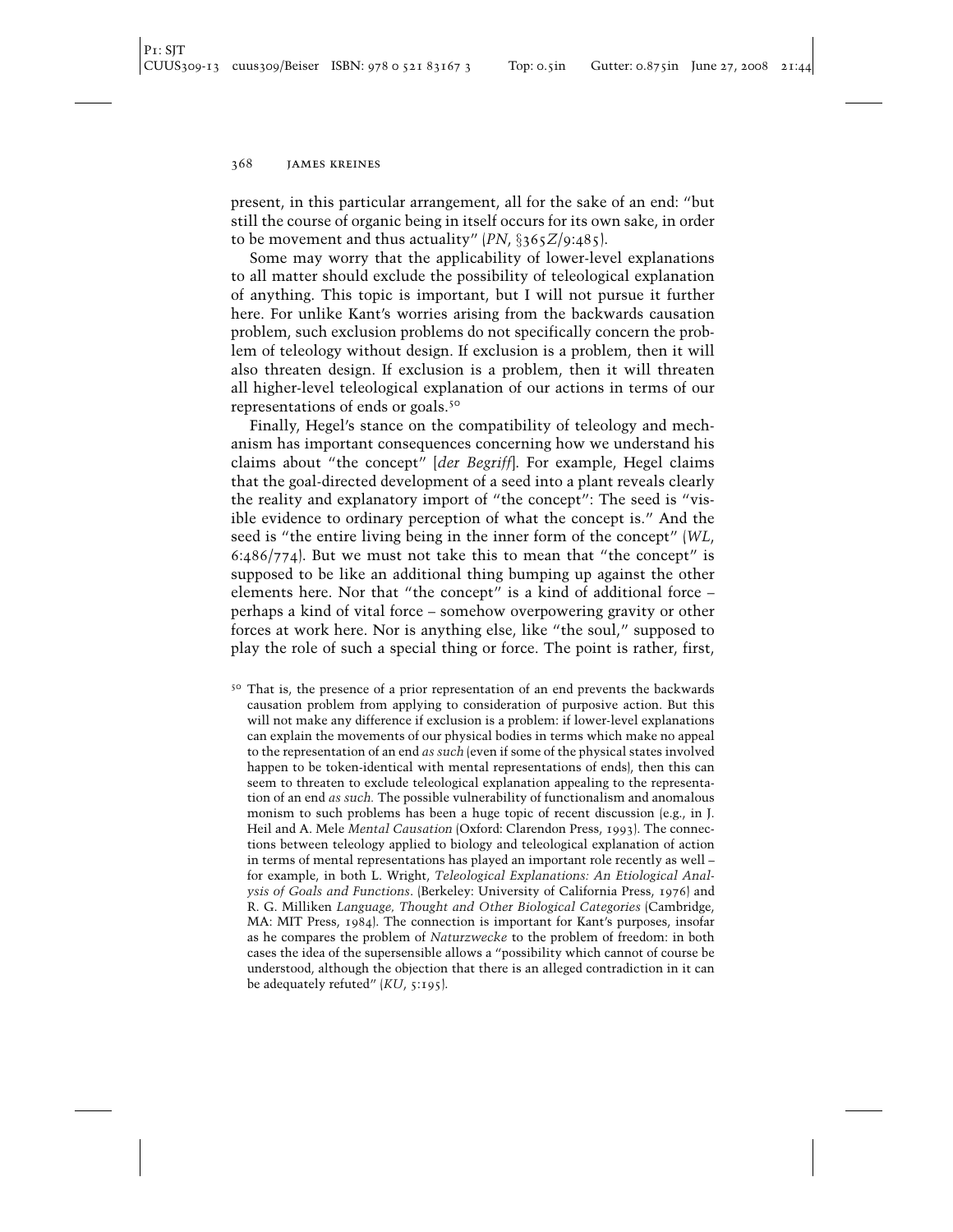that whatever is going on with the lower-level stuff, all of it is present specifically on account of the way in which it contributes to the end of the development of a mature organism capable of self-preservation and reproduction. And, second, the end of the process of development can explain that very process specifically insofar as there is an explanatory role here for something general – for the species or kind [*Gattung*] or "the concept" [*der Begriff*] in this sense: each stage of development occurs here as it does specifically because of the general species, and more specifically because of the way in which this general kind of stage has consequences which benefit the end of the development of organisms of the same general kind or species.

# viii. a kantian rejoinder and a contemporary comparison

How might Kant or a Kantian rebut Hegel's argument? Kant refers at one point to "the whole difficulty surrounding the question about the initial generation of a thing that contains purposes in itself" (*KU*, 5:420). This certainly suggests a line of attack. Hegel argues that the structure and development of a living being can be explained in teleological terms in virtue of its place in the larger process of reproduction within a species. A Kantian might well respond as follows: This approach just shifts the philosophical difficulties away from the origin of the individual living being to rest on the question of the initial generation of the species. If there is an origin in a concept, then whatever follows is only external design. If not, then the results will not include any teleological systems.<sup>51</sup>

Granted, if the demand here is for an explanation of how one might get from mere matter alone to complex living beings and the different species we know today, then Hegel is indeed in no position to explain. True, one can find relevant comments in the Philosophy of Nature. Some of them are false – for example, Hegel denies the possibility of the different species emerging from a common ancestor. And Hegel continues from here to a claim that is simply inconclusive: "even if the

<sup>&</sup>lt;sup>51</sup> Compare Kant's own argument against the proposal that nature might "initially bear creatures of less purposive form, which in turn bear others that are formed more suitably," eventually producing the living beings we know from our experience. The possibility of a real *Naturzweck* is not *explained* thereby; rather, we have "merely put off the explanation." In other words, *if* we are to take the creatures generated by such a process to be genuine ends or *Zwecke*, then we would have to find at the beginning of the process "an organization purposively aimed at all these creatures, for otherwise the possibility the purposive form of the products of the animal and vegetable kingdoms cannot be conceived at all" (*KU*, 5:419–420).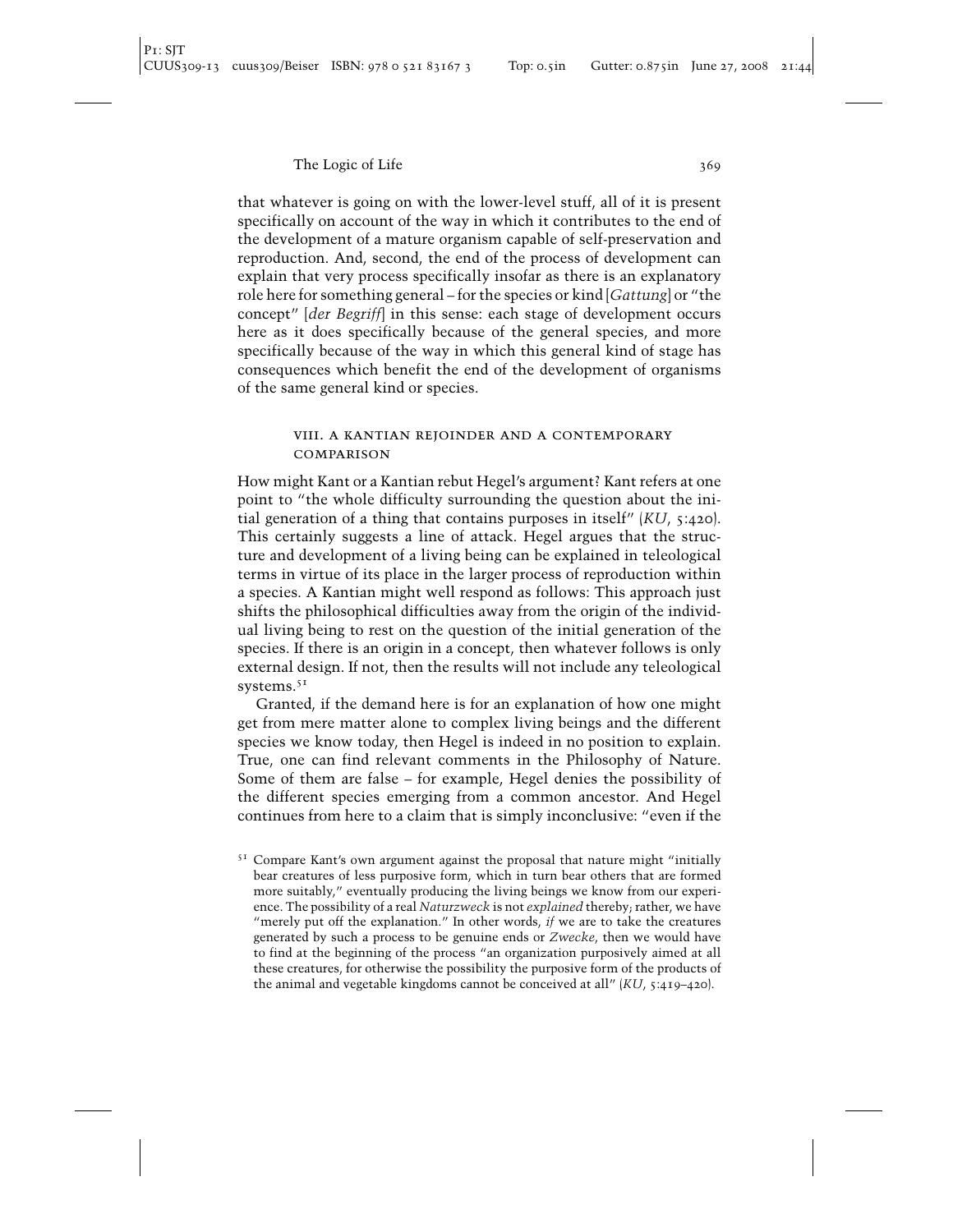earth was once in a state where it had no living things but only the chemical process, and so on, yet the moment the lightning of life strikes into matter, at once there is present a determinate, complete creature" (*PN*, §339*Z*/9:349/284). Neither the hypothetical nor the comparison to a lightening strike suggests any positive explanation of anything. Perhaps this is one of those cases in which, as Hegel says elsewhere, "there is plenty that cannot be comprehended yet" (*PN*, §268*Z*).

But why should any of this have anything to do with Hegel's rejoinder to Kant in "Life" from the Logic? Hegel does not there undertake to explain how to get from matter to living beings. He provides an explanation, in response to Kant's specific problem, of how a complex system (e.g., an organism) produced by reproduction might satisfy the requirements of inner purposiveness. As noted in Section 5), satisfaction of these requirements (on Hegel's account) simply has nothing to do with the lowest-level underlying matter. In Hegel's terms, living beings satisfy the analysis of inner purposiveness not in virtue of the relation between the whole and the mutually external material "parts" in space, but in virtue of the relation between the whole and the "members" (*WL*, 6:476/766). If this argument works, then it is only important that there are assimilating and reproducing organisms – and who could doubt this?

A contemporary Kantian might want to force the issue by insisting on a thought experiment: Imagine that some heap of matter were, by incredible coincidence (perhaps literally involving a lightning strike), to rearrange itself into a simple one-celled organism. This would not be a teleological system, no matter how effectively its parts might benefit the whole; ex hypothesi, the parts are present not because of an end or purpose but merely by coincidence. So if this organism reproduces and assimilates, then it would satisfy Hegel's analysis without being a truly teleological system. Such a thought experiment is entirely alien to Hegel's procedure. But if a contemporary Kantian were to insist on the experiment, then a contemporary Hegelian could respond: An individual of a future generation is a teleological system. For it exists on account of the general species or "concept" it shares with previous generations. Or, it exists only insofar as its parts are "members" – insofar as these kinds of parts are a benefit in relation to this kind of whole. So it will be a teleological system by Kant's own standard: "its parts (as far as their existence and their form are concerned) are possible only through their relation to the whole"  $(KU, 5:373).$ <sup>52</sup>

<sup>&</sup>lt;sup>52</sup> Perhaps a contemporary Kantian would propose as well that we might create by *design* a reproducing creature. We could give the same response: The first creature will be a means only to *our external* end. But – as above – the parts of *future* generations will *also* be present on account of the intrinsic end of self-preservation.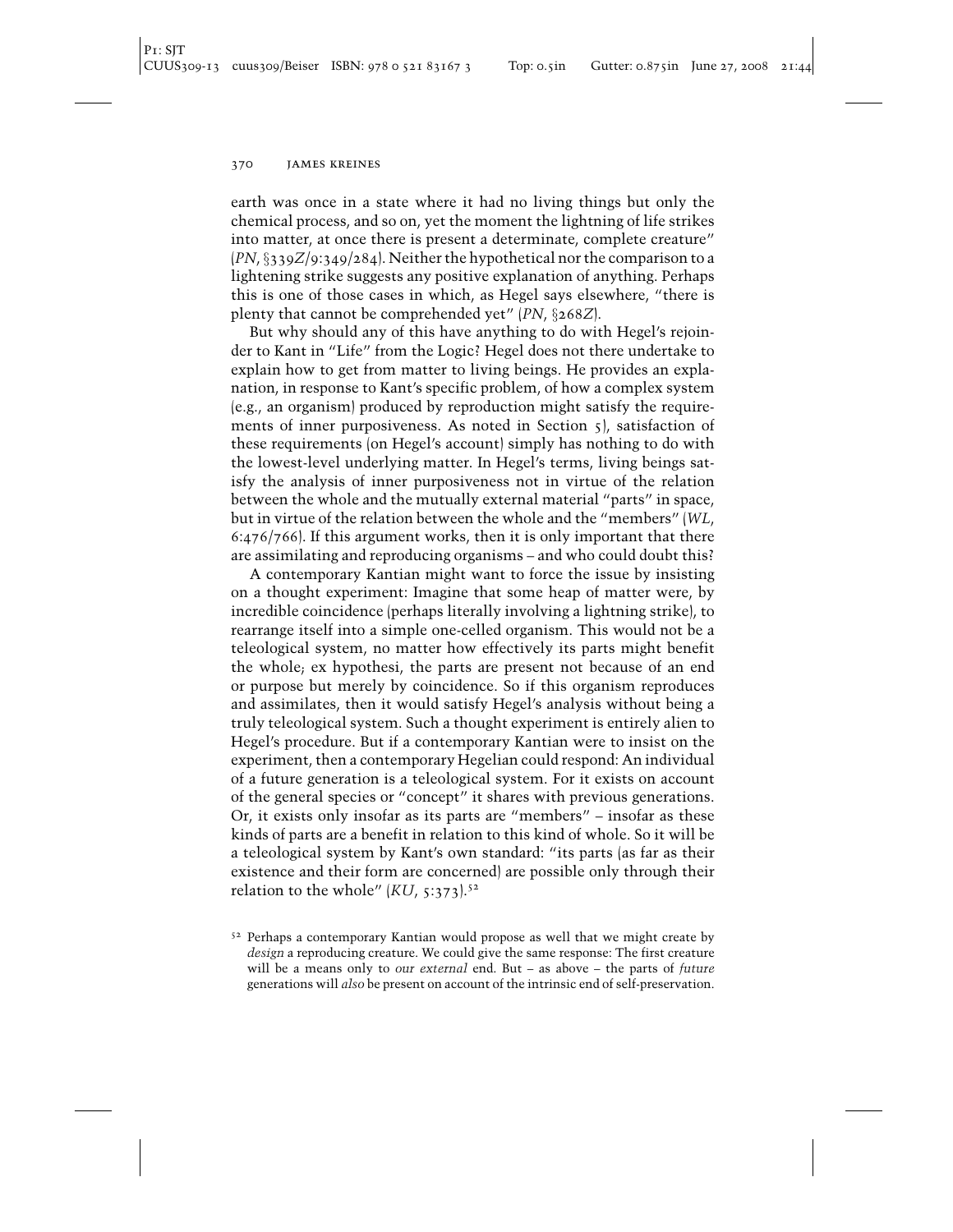Recall as well that Hegel is not defending teleological explanation of the historical development of the species. On my view, Hegel actually denies the possibility of such explanation of biological species. (He does of course say that "spirit" (*Geist*), or sometimes "self-consciousness," does make progress through history.)<sup>53</sup> But my point here is that change through historical development is a separate topic. Obviously, contemporary biology is vastly superior to everything Hegel says or knows about when it comes to scientific explanation of the changes over time in a biological species. But if Hegel's argument in the "Life" section of the *Logic* works at all, then none of this will matter to the resolution of Kant's specific problem concerning teleological explanation of the structure and development of a living being.

Finally, it is interesting to compare the most popular contemporary defenses of teleological explanation in biology. These differ immensely from Hegel's, for they defend natural teleology by drawing on the theory of natural selection; so they hold that the status of teleological explanation of the structure and development of individual organisms depends on the nature of the process by which a species itself historically develops. And critics attack precisely here, arguing that the theory of natural selection, properly understood, can do nothing to support such teleological explanation.<sup>54</sup> It seems to me worth considering whether there

Note here that Kant's concept of a *Naturzweck* aims to articulate the conditions under which something would satisfy the implications of teleological judgment in virtue of inner purposiveness. That need not itself rule out the possibility that this same something might *also* be designed. Finally, Kant himself might actually have something like this in mind. After all, he argues that we have reason to believe (though lack knowledge) that there is an "author of the world" who creates nature for the sake of a "highest good" (*KU*, 5:450). So when we are conceiving of a living being as a *Naturzweck* with an inner end or purpose, it seems were are also to consider it as designed by the for the sake of another purpose. Of course, Kant

- denies the possibility of *knowledge* of any of this.<br><sup>53</sup> Hegel contrasts a biological species with the kind of which all thinking beings are instances, which he calls *Geist*: "The world of *Geist* and the world of nature continue to have this distinction, that the latter moves only in a recurring cycle, while the former certainly also makes progress" (*EL*, §§234*Z*). Alternatively, "the fate (*Schicksal*) of the living being is in general the *Gattung*, which manifests itself through the perishableness of the living individuals." And this means that there is no reason (teleological or otherwise) which necessitates a broader course of development: "what befalls them is a contingency" (*WL*, 6:421/720). Hegel there contrasts the "fate" of "self-consciousness." See also *VPN*, 184–185. Furthermore, a species can go extinct, without a purpose or an end explaining why (*VGP*, 19:175/2:158; and *PN*, §§339*Z*/280). This is one example of Hegel's general point that "even the species (*Gattungen*) are completely subject to the changes of the external, universal
- life of Nature" (*PN*, §§368*A*). <sup>54</sup> For defenses, see Millikan, *Language, Thought and Other Biological Categories* and *White Queen Psychology* and Neander, "Teleological Notion." For criticisms,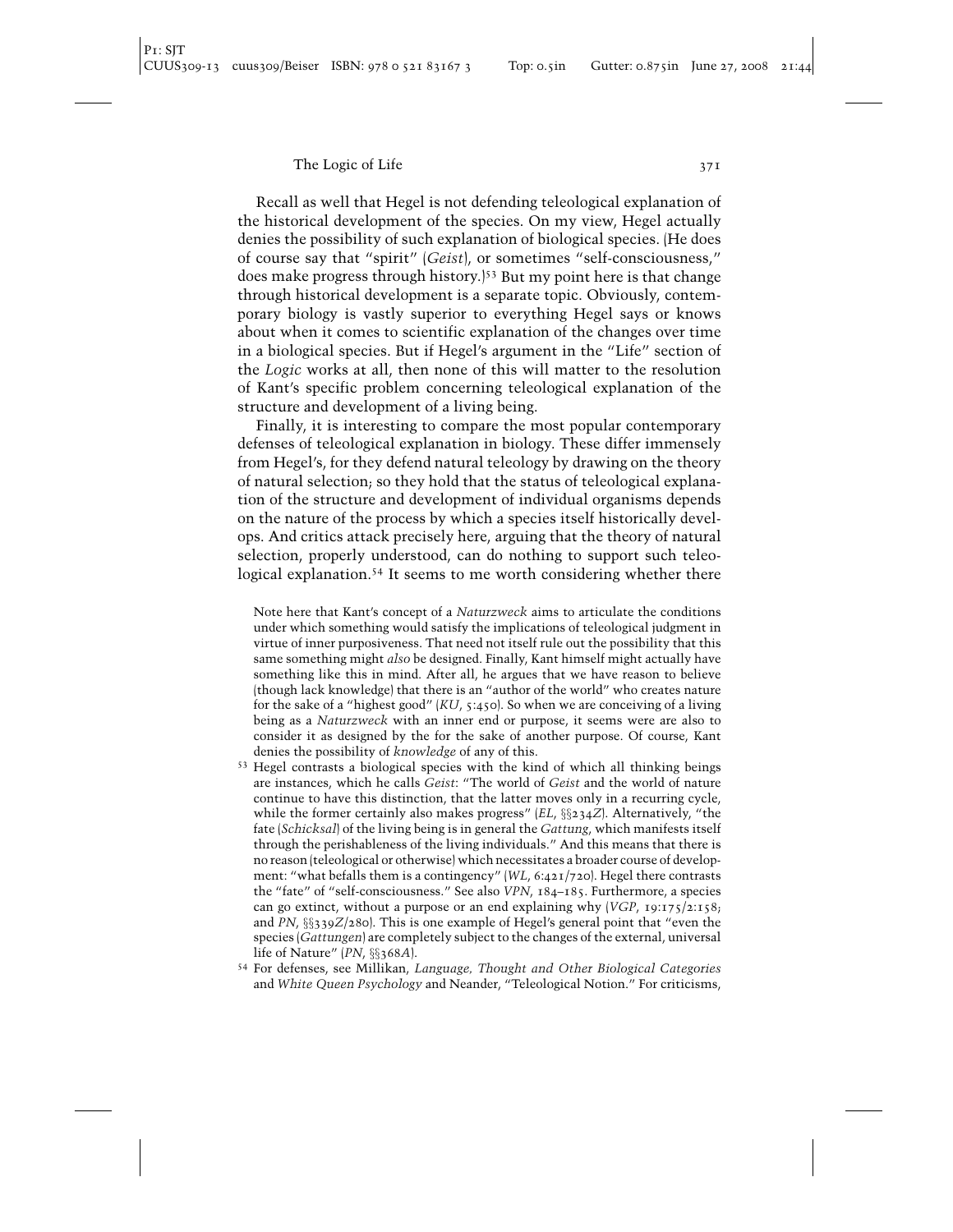is room for another approach, one that would be impervious to such attacks. In particular, we might consider looking to Hegel for inspiration, and trying to articulate a defense of teleological explanation in biology which requires only the struggle for survival and reproduction of structure, thus neither conflicting with natural selection, nor requiring support from any particular interpretation of natural selection at all.<sup>55</sup>

#### ix. the broader philosophical significance

The interpretation of the general themes of Hegel's philosophy as a whole is, of course, an enormous undertaking in its own right. But it is worth briefly noting some of the broader implications of Hegel's defense of natural teleology.

To begin with, Hegel's defense of the possibility of our having knowledge of natural teleology is connected to a much broader contrast between Kant and Hegel. Especially when it comes to explanatory knowledge of nature, Kant has a much more restrictive understanding of our epistemic limits. Kant does argue in the *Metaphysical Foundations of Natural Science* that we can have a special kind of a priori insight into the universal laws governing matter specifically. But elsewhere, as in the *KU*, Kant portrays our pursuit of explanatory knowledge of natural laws and kinds in terms of the idea that we can only make progress toward a goal that cannot in principle be achieved by a finite intellect such as our own.<sup>56</sup> By contrast, Hegel sees Kant as overly beholden to empiricist ideas about in principle limitations on what sorts of objects of knowledge are accessible to us (*EL*, §50). So Hegel is more

see Sober, "Natural Selection and Distributive Explanation"and Cummins, and "Neo-Teleology." <sup>55</sup> See Buller's case that contemporary philosophy of biology has largely failed to

- clearly distinguish this kind of approach from those which require a sectionhistory. He defends an approach of the former kind: "A current 'token' of a trait *T* in an organism *O* has the function of producing an effect of type *E* just in case past tokens of *T* contributed to the fitness of *O*'s ancestors by producing *E*, and thereby causally contributed to the reproduction of *T*s in *O's* lineage" (1998, p. 507). See D. J. Buller, "Etiological Theories of Function: A Geographical Survey," *Biology and Philosophy* 13 (1998), pp. 505–527. esp. p. 507. J. Richardson in "Aristotle's Teleologies," carefully distinguishes this kind of view, and considers the possible evidence for interpreting Aristotle as holding it, but he finds philosophical disadvantages insofar as the view cannot provide "explanation of why *just these* species exist" (p. 107); I would ask: why shouldn't it be better for a philosophical defense of natural teleology to leave *that* question to empirical science?
- <sup>56</sup> See the unpublished and published introductions to the *KU*, and the "Appendix to the Transcendental Dialectic" in the first *Critique.*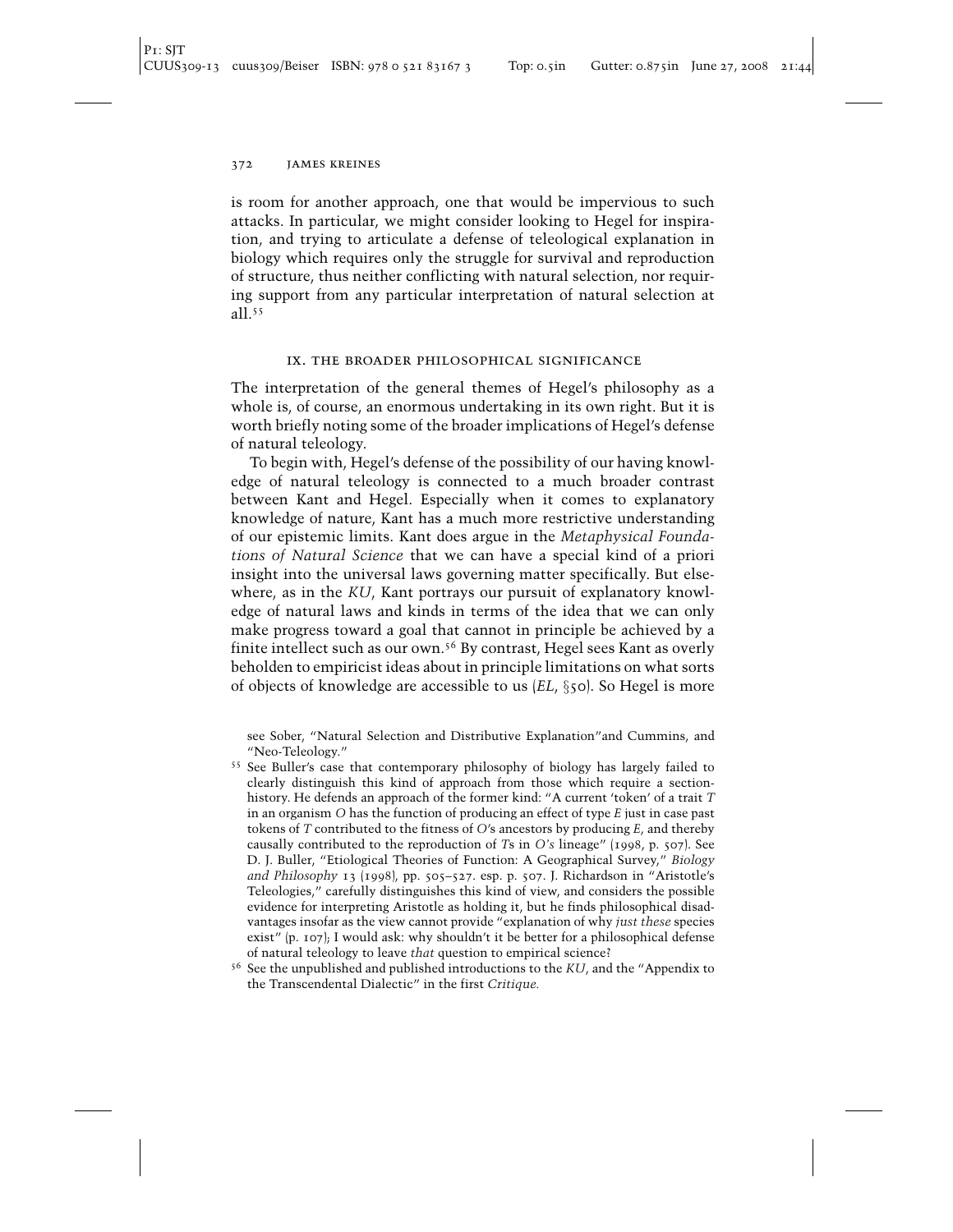optimistic about the prospects for our achieving explanatory knowledge generally of "universal determinations" such as natural laws and kinds (*Gattungen*), and about our doing so in cases (e.g., biology) well beyond the laws of matter.<sup>57</sup> My own view is that both approaches here have their philosophical costs and benefits throughout theoretical philosophy; an attempt at a final weighing of these would be a huge undertaking.

Furthermore, one reason Hegel takes teleology and biology specifically to be of such broad importance is that he wants to argue that biological phenomena are more completely intelligible or explicable than matter and other natural phenomena.<sup>58</sup> This is, in part, what Hegel means by saying that "the highest level to which nature attains is life" (*PN*, §248*A*). And we can at least anticipate the general outlines of Hegel's argument here. Lower-level phenomena can be explained in terms of universal laws (e.g., gravity) and general natural kinds (e.g., chemical kinds).<sup>59</sup> But here there can be no further explanation of the connection between the particular and the universal, or of how the universal governs the particular. The point is not that there is a more complete explanation of, for example, gravity, to which we lack access; rather, mechanistic phenomena themselves are only incompletely intelligible or explicable.<sup>60</sup> In biological cases, by contrast, there is explanation to be had concerning the relations between the particular or concrete and the universal or general. For example, reproduction by individuals explains the how the general kind [*Gattung*] is realized and effective in the world;

- <sup>57</sup> For example, "The empirical sciences do not stop at the perception of single instances of appearance; but through thinking they have prepared the material for philosophy by finding universal determinations, kinds, and laws" (*EL*, §12*A*).
- <sup>58</sup> Also on Hegel's case for the superior intelligibility of teleology, see Forster *Hegel's Idea of a Phenomenology of Spirit* (Chicago: University of Chicago Press, 1998), p. 64f, and my own "Hegel's Critique of Pure Mechanism and the Philosophical Appeal of the Logic Project," in *European Journal of Philosophy,* 12 (2004),
- pp. <sup>38</sup>–74. <sup>59</sup> See, for example, Hegel on chemical kinds: "the universal essence, the real kind (*Gattung*) of the particular object" (*WL*, 6:430/728).<br><sup>60</sup> Hegel argues against the idea that our difficulties here are at root epistemologi-
- cal. He sees this as inevitably suggesting a version of the idea that either forces or universals are unknowable and absolutely fundamental *things,* residing in a kind of immaterial higher *realm* inaccessible to us; and he thinks that problems concerning the interaction between realms would make things *less* intelligible or explicable rather than more so. See, for example, Hegel on Plato in the *Lectures on the History of Philosophy*, and the "Force and the Understanding" in the *Phenomenology.*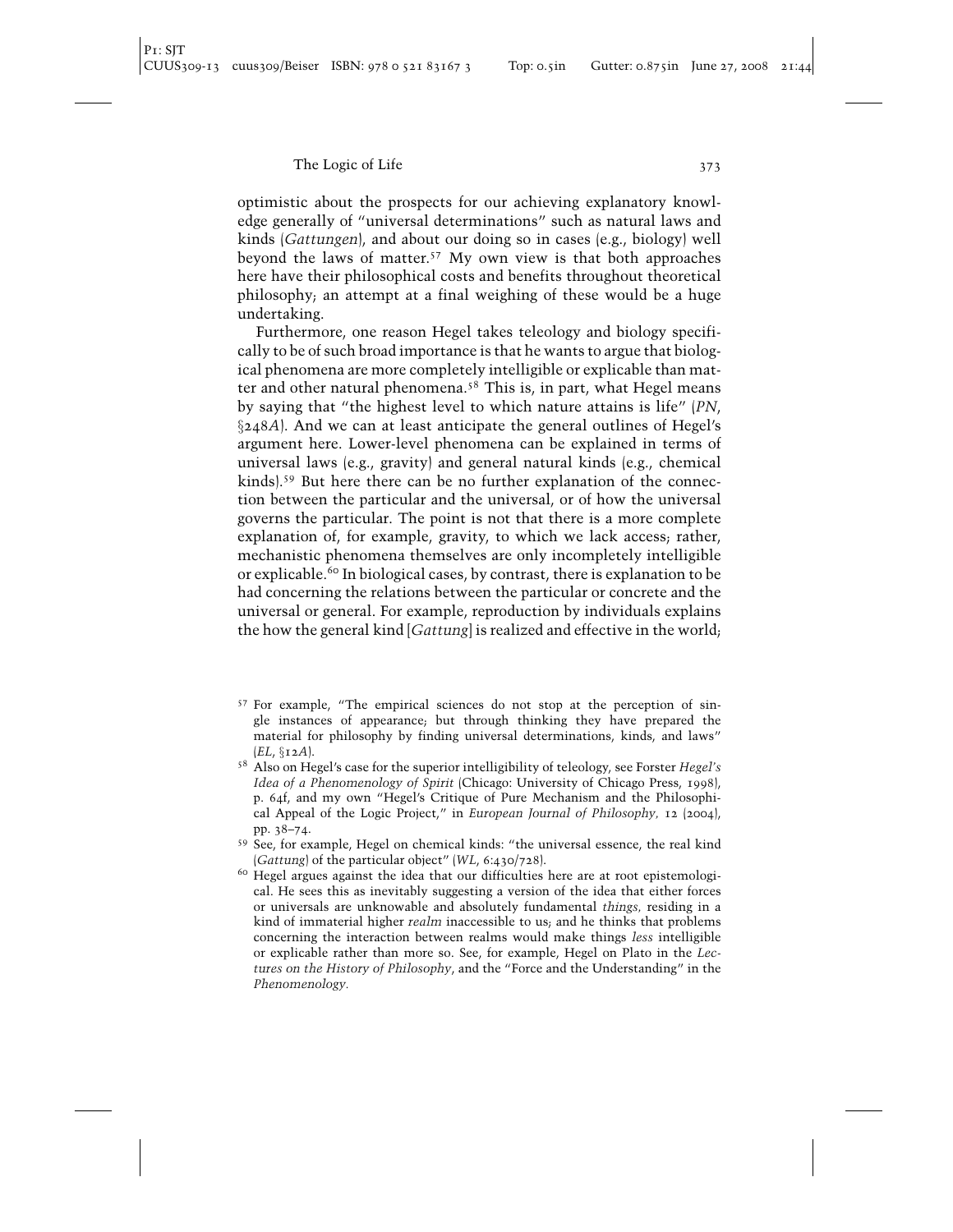and the kind reciprocally explains how new individuals have the capacities required to survive and reproduce. Here Hegel will argue that the concrete and the universal are two sides of one system, which he calls "concrete universality." This is why Hegel takes biology to be relevant in a book about logic. For example, a judgment "S is P" will be of very different significance depending on whether we have an ordinary case (e.g., "the sun is hot") or whether we are dealing with a case of "concrete universality" (e.g., "Hobbes is a tiger"). In the latter kind of case,

Subject and predicate correspond to each other and have the same content, and this content is itself the posited *concrete universality*; it contains, namely, the two moments, the objective universal or the *kind* (*Gattung*), and the *individualized* universal. Here, therefore, we have the universal which is *itself* and continues itself through *its opposite* and is a universal only as *unity* with this opposite.<sup>61</sup>

Obviously, all this raises more questions than it resolves. I think that the most important and general questions concern how Hegel's claims about the greater intelligibility of biological phenomena are supposed to fit into an overall metaphysical account of what truly or absolutely exists.

One easily accessible approach to this question would be to read Hegel, and perhaps some of his post-Kantian contemporaries as well, as defending a view that I will call "organic monism." The basic idea is that (following Spinoza) everything real must be "in" one single "substance"; but that substance is an organism. Or, more precisely, that substance must manifest the inner purposiveness of a *Naturzweck*: its structure and development over time are explicable in terms of an intrinsic end.

But I think that this approach to Hegel's metaphysics faces interpretive difficulties when it comes to Hegel's actual defense of natural teleology against Kant. As McTaggart notes in his commentary, Hegel's analysis in the "Life" section of the *Logic* cannot possibly apply to "the universe," or the whole of everything, or "substance" in the above sense (1910, p. 275). For substance could not depend on or have need

 $61$  WL,  $6:349/662$ . Hegel is speaking of concrete universality in general here, not of biology in particular. But biological examples certainly help to illuminate the point. See also Hegel's connection between the concrete universal and Kant's analysis of inner purposiveness (WL, 6:443/739). On this issue, see M. Thompson, "The Representation of Life," in *Virtues and Reasons: Phillipa Foot and Moral Theory,* ed. by R. Hursthouse, G. Lawrence, W. Quinn (Oxford: Oxford University Press, 1995), pp. 247–296.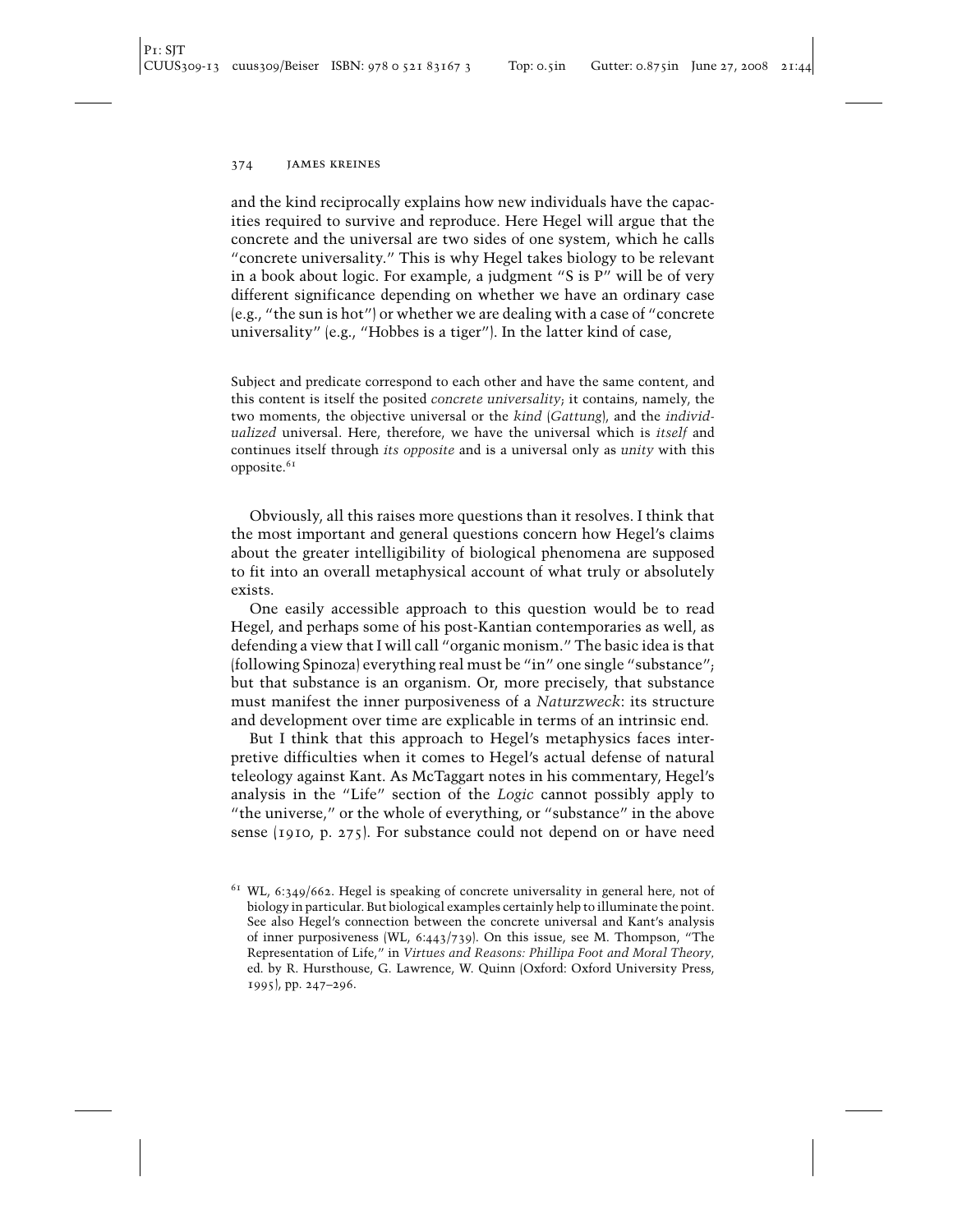of assimilation from an outside environment – it will have no outside, and nothing with which it could be said to struggle. And substance could not be said to be mortal and to reproduce new individuals of the same kind – for all individuals would have to be "in" the same single substance itself. Furthermore, insofar as Hegel's analysis cannot possibly apply to the universe as a whole, Hegel's argument in "Life" does not even attempt to defend (against Kant) the idea that we could possibly know the universe to be a *Naturzweck* – nor even the idea that we could comprehend how the universe could possibly be a *Naturzweck*.

I see two possible basic reactions here. One is to say (with McTaggart) that Hegel advocates "organic monism," and sees Kant's analysis of inner purposiveness as crucial for that reason, but that Hegel does not defend organic monism where he specifically responds to Kant's worries about the inner purposiveness of living beings. My own preference is for the alternative: to hold that the *Logic* and the *Encyclopedia* offer philosophical arguments in favor of a different metaphysical account of reality – one that contrasts with "organic monism".<sup>62</sup>

There can be no question of explaining and defending here any particular alternative approach to the whole of Hegel's metaphysics. But the broad issues at stake might at least be clarified by contrasting a brief sketch.<sup>63</sup> One could read Hegel not as defending "organic monism," but as arguing that the whole of reality is structured into different "levels" or *Stufen*. <sup>64</sup> Mechanistic phenomena form the lowest level, and biological phenomena form a much higher level. Furthermore, the higher levels are more completely intelligible than the lower levels. This is not to say that everything is an organism or part of an organism. So when we explain, for example,the rotation of planets in terms of the necessary laws governing matter, we are not making a mistake or accepting a merely subjective appearance of something that is in truth or most

- $62$  My own sense is that Kant is right to hold that comprehending how the universes could be a *Naturzweck*, and having knowledge of this, would require a higher form of intellect – something along the lines of Kant's descriptions of "intellectual intuition" and "intuitive understanding." And although there are some complex issues here concerning Hegel's early work and his development, in the *Logic* and the *Encyclopedia* Hegel lays a tremendous amount of stress on his criticisms of appeals by his contemporaries to "intellectual intuition" and other forms of supposedly "immediate knowledge" (*WL*, <sup>5</sup>:65/67; *EL*, §61–§78). So my view is that these criticisms provide Hegel with good reason to prefer something else to organic monism. But this case would require much more defense.
- <sup>63</sup> Yet another alternative would be the one attributed to Hegel by R.-P. Horstmann *Ontologie und Relationen* (Koenigstein: Athenaum, 1984), p. 70ff.
- <sup>64</sup> On Hegel on "levels" or *Stufen* specifically of nature, see the opening sections of the *Philosophy of Nature* and deVries, *Hegel's Theory of Mental Activity,* ch. 3.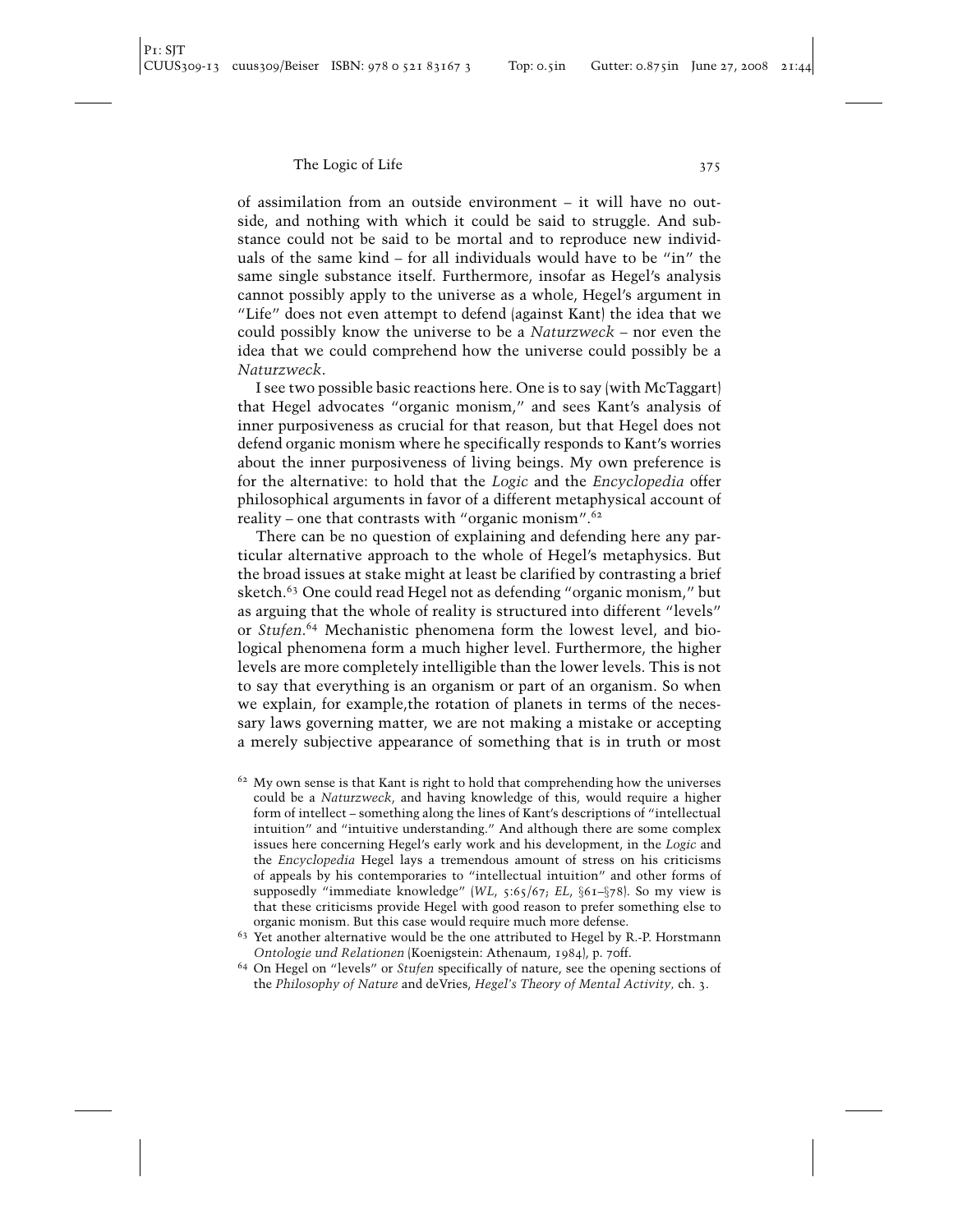fundamentally an organic or teleological phenomenon. Rather, mechanistic phenomena are perfectly real but only imperfectly intelligible. Living beings are more completely intelligible. And, ultimately, the only thing that is perfectly intelligible is us – or, more precisely, the general kind or *Gattung* whose instances are thinking and self-conscious beings. Hegel calls this kind *Geist* [mind or spirit]. In Hegel's terms, there is a standard of complete intelligibility – "the idea." And although everything is intelligible to some degree, most everything falls far short of the standard. The standard of "the idea" is met to some degree by living beings, and completely only by *Geist*. <sup>65</sup> On this view, insofar as reality itself is organized or structured, it is comparable to an organism in this respect.<sup>66</sup> But it is crucial that reality as a whole would not have a structure because it is really an organism, organic, or a *Naturzweck*. The point would be precisely the opposite: reality has a differentiated structure insofar as there are many different kinds or levels of phenomena which differ in real and important ways from biological phenomena and from one another. $67$  In summary, then, there are ways of interpreting Hegel's metaphysical ambitions, and the importance of his defense of natural teleology, without reading him as an "organic monist" at all.

My topic here has not been Hegel's broader metaphysics, however, but his response to Kant concerning the status of teleological explanation of the structure and development of living beings. I have tried to show that Kant provides a forceful argument in support of his skeptical conclusion – his denial of the possibility of our having knowledge that teleology truly explains the structure and development of a living being. And I have tried to show that Hegel recognizes this argument and meets

- <sup>65</sup> "Life" is the first subsection under the heading "The Idea" in the *Logic.* But Hegel argues, as he puts it, that the "truly absolute concept" is the "idea of infinite mind" (*WL*, 6:279/605). Also, Hegel famously says "substance is essentially subject" (*PhG*, 3:28/14). On the current reading, this will mean that there *is* something completely or ideally intelligible, something which meets Spinoza's definition of substance: it "is in itself, and is conceived through itself" (*Ethics*, 1D3). But Hegel argues "God or substance" in this sense cannot be everything or a whole of everything; it can only be *Geist.* We ourselves are both living beings and also *geistig* beings; see
- especially *VPN*, 184–185.<br><sup>66</sup> On this organization see, for example, *PN*, §§246. Similarly, Hegel compares the earth to an organism, while emphasizing that it is not really alive (*PN*, §§<sup>339</sup> and *Zusatz*).
- $^{67}$  K. H. Ilting stresses a similar claim in discussing the broader importance of Hegel's account of life: "Hegel beabsichtigt nicht etwa, in allen Gestaltungen der Nature und des Geistes nur immer wieder dieselbe logische Struktur aufzuweisen." See "Hegels Philosophie des Organischen," in *Hegel und die Naturwissenschaften*, ed. by M. J. Petry (Stuttgart: Frommann-Holzboog, 1987), p. 367.